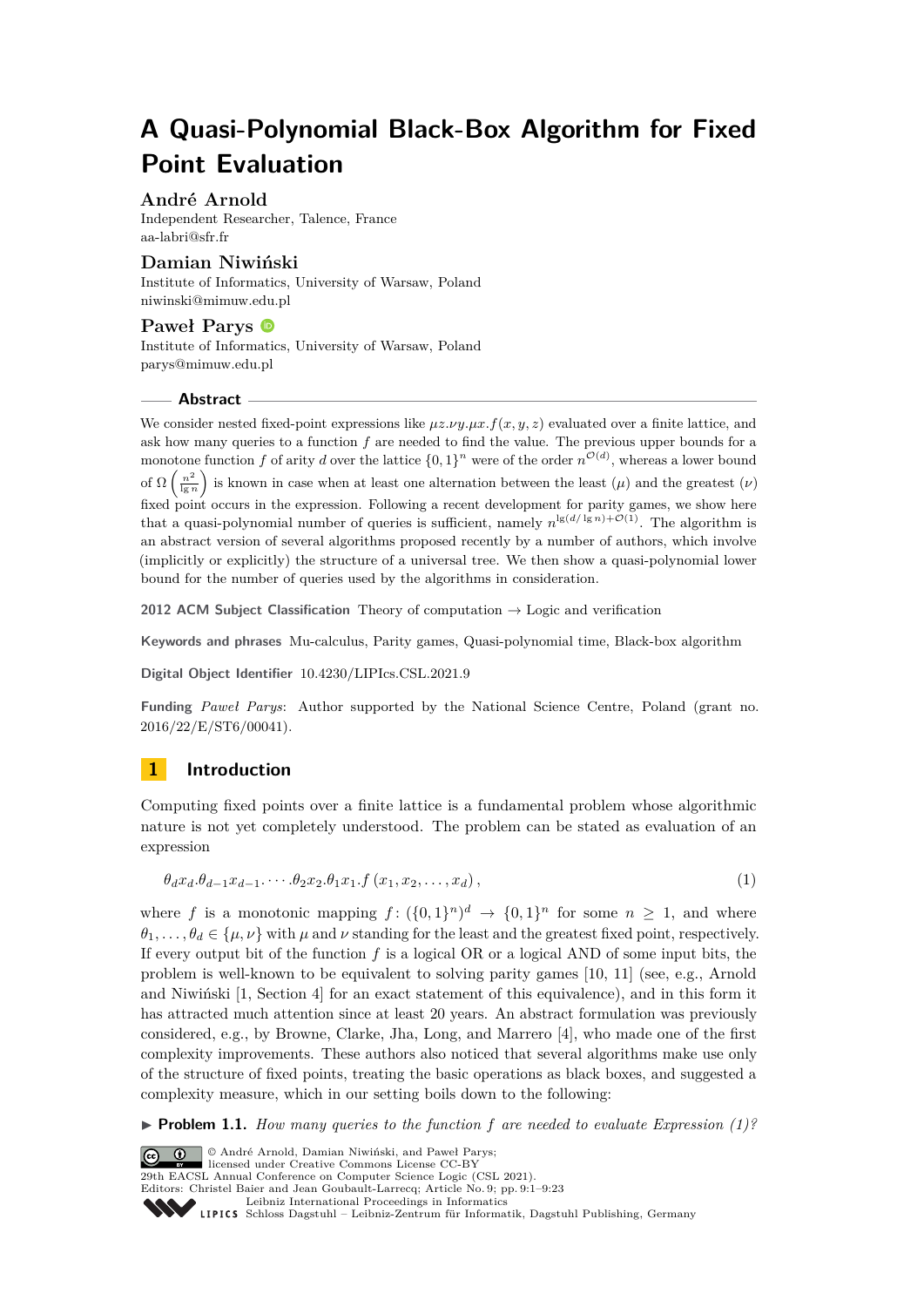### **9:2 A Quasi-Polynomial Black-Box Algorithm for Fixed Point Evaluation**

The problem has been taken by Parys [\[24\]](#page-17-0), who showed in particular that at least  $\Omega\left(\frac{n^2}{\ln n}\right)$  $\frac{n^2}{\lg n}$ queries are needed in case when at least one alternation between  $\mu$  and  $\nu$  occurs in the expression. One might have expected that this lower bound extends to roughly *n d* in general case, but we will see below that it is not the case.

The breakthrough result by Calude, Jain, Khoussainov, Li, and Stephan [\[5\]](#page-16-3) exhibiting a quasi-polynomial time algorithm for parity games has triggered an intensive flow of research [\[12,](#page-16-4) [13,](#page-16-5) [14,](#page-16-6) [18,](#page-17-1) [19,](#page-17-2) [21,](#page-17-3) [22,](#page-17-4) [25\]](#page-17-5), aiming in potential improvement, but also in better understanding of the new complexity situation. The new algorithm has a direct consequence on fixed-point computation: it applies to Expression  $(1)$  if the function  $f$  is given by a vector of Boolean terms. While these terms can be in general exponential in *n* and *d*, Hausmann and Schröder [\[14\]](#page-16-6) showed that the blow-up can be controlled: Expression [\(1\)](#page-0-0) can be evaluated in quasi-polynomial time provided that the function *f* itself can be evaluated in quasi-polynomial time.

In the present paper we focus on the black-box model and evaluate Expression [\(1\)](#page-0-0) using a quasi-polynomial number of queries to the function *f*. The algorithm is an abstract version of some recent algorithms for parity games. Our starting point was an algorithm proposed by Parys [\[25\]](#page-17-5), which is a standard McNaughton–Zielonka's algorithm [\[23,](#page-17-6) [29\]](#page-17-7) enhanced by some additional control over recursion. But we also exploit the subsequent improvement by Lehtinen, Schewe, and Wojtczak [\[22\]](#page-17-4), and a generalisation by Jurdziński and Morvan [\[19\]](#page-17-2), where the control mechanism uses *universal trees* – a key tool in the modern analysis of parity games [\[8\]](#page-16-7).

The number of queries to the function f is bounded by  $n^{2 \cdot \lg(d/\lg n) + \mathcal{O}(1)}$  (in this paper lg stands for the binary logarithm). It can be further improved to  $n^{\lg(d/\lg n)+\mathcal{O}(1)}$  (i.e., almost quadratically) by reorganising the algorithm in asymmetric manner, which is a celebrated trick in fixed-point computation invented by Seidl [\[26\]](#page-17-8). While the symmetric version of our algorithm resembles the aforementioned recursive algorithms solving parity games [\[19,](#page-17-2) [22,](#page-17-4) [25\]](#page-17-5), the asymmetric version is close to the earlier quasi-polynomial algorithms solving parity games [\[5,](#page-16-3) [12,](#page-16-4) [18,](#page-17-1) [21\]](#page-17-3). In consequence, we see a direct link between the two families of algorithms for parity games, which is hardly visible until the  $\mu$ -calculus perspective is adopted. Finally we show a kind of a lower bound for the class of algorithms in consideration. While this is not an absolute lower bound for the black-box complexity like, e.g., in Parys [\[24\]](#page-17-0), we show that any algorithm of the considered form must involve a universal tree and therefore, by the result of Czerwiński *et al.* [\[8\]](#page-16-7), it uses a quasi-polynomial number of queries.

**Related work.** As mentioned above, we build on recent algorithms for parity games [\[19,](#page-17-2) [22,](#page-17-4) [25\]](#page-17-5). All these algorithms exploit the concept of *dominion* introduced by Jurdziński, Paterson, and Zwick [\[20\]](#page-17-9), and our initial step in this paper is a fixed-point interpretation of dominions. The key result on decompositions of dominions is similar to the result on attractor decompositions of dominions considered by Jurdziński and Morvan [\[19\]](#page-17-2).

The relation of the new techniques for parity games to the  $\mu$ -calculus has been addressed by Lehtinen [\[21\]](#page-17-3), who showed, in particular, a new upper bound on the alternation depth of a fixed-point formula. Hausmann and Schröder in the aforementioned work [\[14\]](#page-16-6) invent a quasipolynomial time algorithm for computing fixed points of monotone set-valued functions.[1](#page-1-0) They did not considered black-box model, but it can be seen that their algorithm (adapted to Expression [\(1\)](#page-0-0)) performs  $n \cdot d^{\lceil \lg n \rceil + 2}$  queries to the function f, which is similar to our

<span id="page-1-0"></span><sup>1</sup> After the submission of our paper, Hausmann and Schröder released a new version of their work [\[15\]](#page-16-8), where they develop a unified method of fixed-point evaluation based on universal graphs [\[7\]](#page-16-9).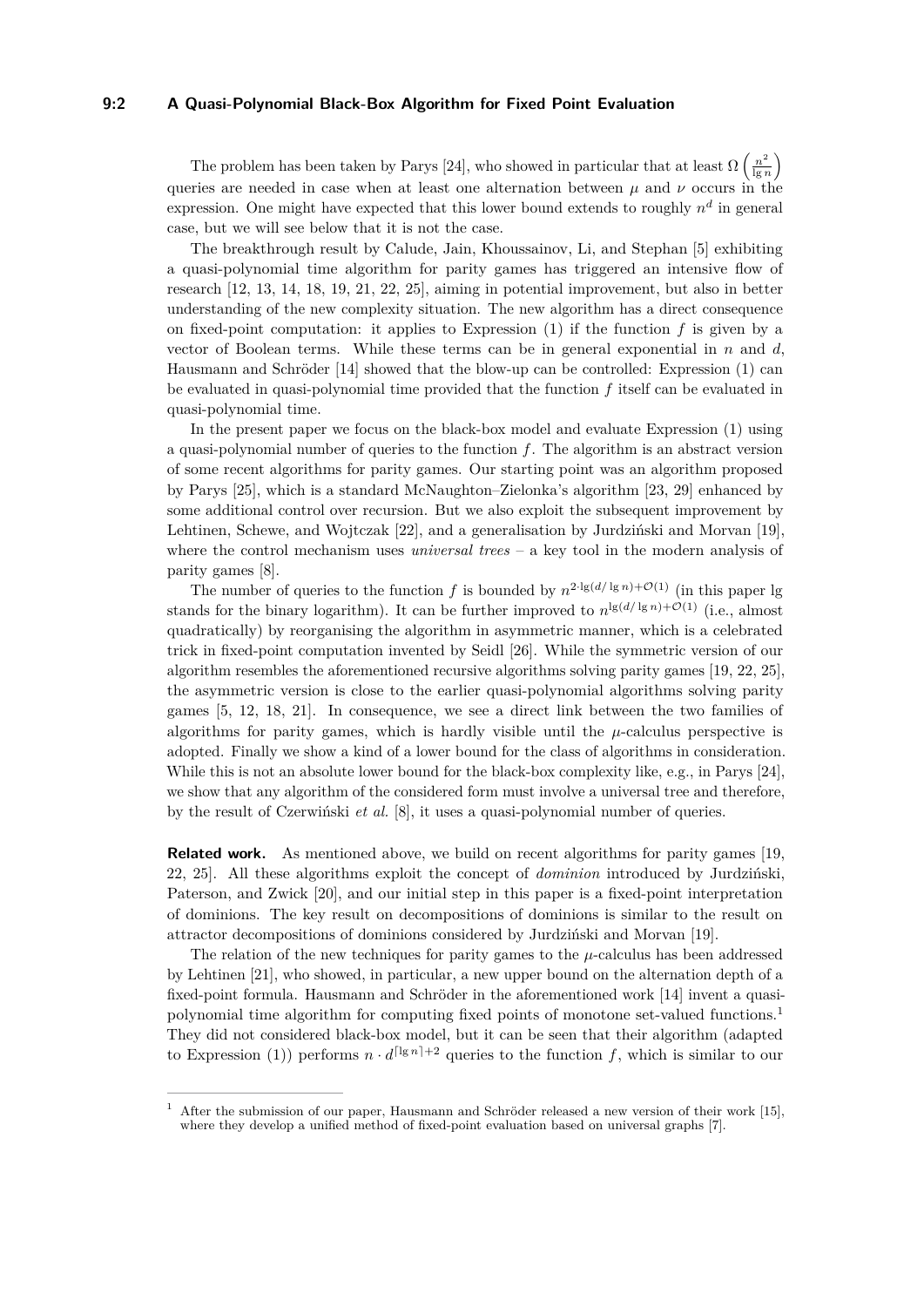algorithm in its asymmetric version. These authors ask in the conclusion whether this method can also incorporate the algorithm by Parys [\[25\]](#page-17-5). For parity games, this question is essentially answered by a meta-algorithm of Jurdziński and Morvan [\[19\]](#page-17-2), that captures all algorithms known so far including [\[22,](#page-17-4) [25\]](#page-17-5). In our work (that we started not knowing the work of Hausmann and Schröder [\[14,](#page-16-6) [15\]](#page-16-8)) we develop a quasi-polynomial method directly for fixed-point evaluation, and additionally show its limitation.

The concept of *symbolic algorithms* considered for parity games by Chatterjee, Dvořák, Henzinger, and Svozil [\[6\]](#page-16-10), and also by Jurdziński and Morvan [\[19\]](#page-17-2), is related to Problem [1.1](#page-0-1) if the function  $f$  is induced by the binary relation of game moves. Then Expression  $(1)$ represents the winning region in a parity game  $[10]$  (see also  $[1]$ ), and any black-box algorithm solving Problem [1.1](#page-0-1) can be adapted to a symbolic algorithm for parity games.

The complexity of solving parity games is tantalisingly close to polynomial time. As the problem is in NP ∩ co-NP (even in UP ∩ co-UP [\[16\]](#page-16-11)), one can hardly expect a lower bound above the P-completeness, which holds already for reachability games [\[28\]](#page-17-10). The research in this direction focuses on specific classes of algorithms. The aforementioned (almost) quadratic lower bound by Parys [\[24\]](#page-17-0) concerns the number of queries used by a black-box algorithm. Recently Czerwiński *et al.* [\[8\]](#page-16-7) estimated the size of universal trees, which are behind the algorithms exhibiting a *separation scheme* first pinpointed by Bojańczyk and Czerwiński [\[3\]](#page-16-12). This gives evidence that the quasi-polynomial complexity of the original algorithm [\[5\]](#page-16-3) as well as the follow-ups [\[12,](#page-16-4) [13,](#page-16-5) [18,](#page-17-1) [21\]](#page-17-3) is tight. There has been some hope that the newest approach based on controlling recursion in the McNaughton–Zielonka algorithm [\[19,](#page-17-2) [22,](#page-17-4) [25\]](#page-17-5) may avoid this barrier, but our present results give evidence that it is not the case.

### **2 Basic concepts**

**Fixed points.** By the celebrated theorem of Knaster and Tarski, if  $f: L \to L$  is a monotone function over a complete lattice  $\langle L, \leq \rangle$ , then it has the least  $(\mu)$  and the greatest  $(\nu)$  fixed points satisfying the formulae

<span id="page-2-1"></span>
$$
\mu x.f(x) = \inf \{a \mid f(a) \le a\}
$$
 and  $\nu x.f(x) = \sup \{a \mid a \le f(a)\}\,$  (2)

respectively. For a monotone function of several arguments, we can apply fixed-point operators successively; for example,  $\nu y.\mu x.g(x, y)$  is the greatest fixed point of the mapping  $y \mapsto \mu x.g(x, y)$ , etc. This gives the semantics of Expression [\(1\)](#page-0-0).

As it is easy to see that

<span id="page-2-0"></span>
$$
\theta y. \theta x. g(x, y) = \theta x. g(x, x), \tag{3}
$$

for  $\theta \in {\{\mu, \nu\}}$ , we can without loss of generality assume that the  $\mu$  and  $\nu$  operators in Expression [\(1\)](#page-0-0) alternate.

In this paper, as *L* we take a finite power  $\mathbb{B}^n$  of the Boolean lattice  $\mathbb{B} = \{0, 1\}$  with the componentwise order denoted by  $\leq$ . We denote the least and the greatest element of  $\mathbb{B}^n$ by **0** and **1**, respectively (assuming that *n* is clear from the context). We use a semiring notation for join and meet, that is, for  $A, B \in \mathbb{B}^n$  we write

$$
A + B \stackrel{\text{def}}{=} \sup(A, B) \qquad \text{and} \qquad A * B \stackrel{\text{def}}{=} \inf(A, B).
$$

Moreover, for  $f: (\mathbb{B}^n)^d \to \mathbb{B}^n$  and for  $A \in \mathbb{B}^n$ , let  $f \nmid A: (\mathbb{B}^n)^{d-1} \to \mathbb{B}^n$  be the mapping defined by

$$
f^{\dagger A}(x_1,\ldots,x_{d-1}) \stackrel{\text{def}}{=} f(x_1,\ldots,x_{d-1},A).
$$

We refer the reader to Arnold and Niwiński [\[1\]](#page-15-0) for basic properties of fixed points.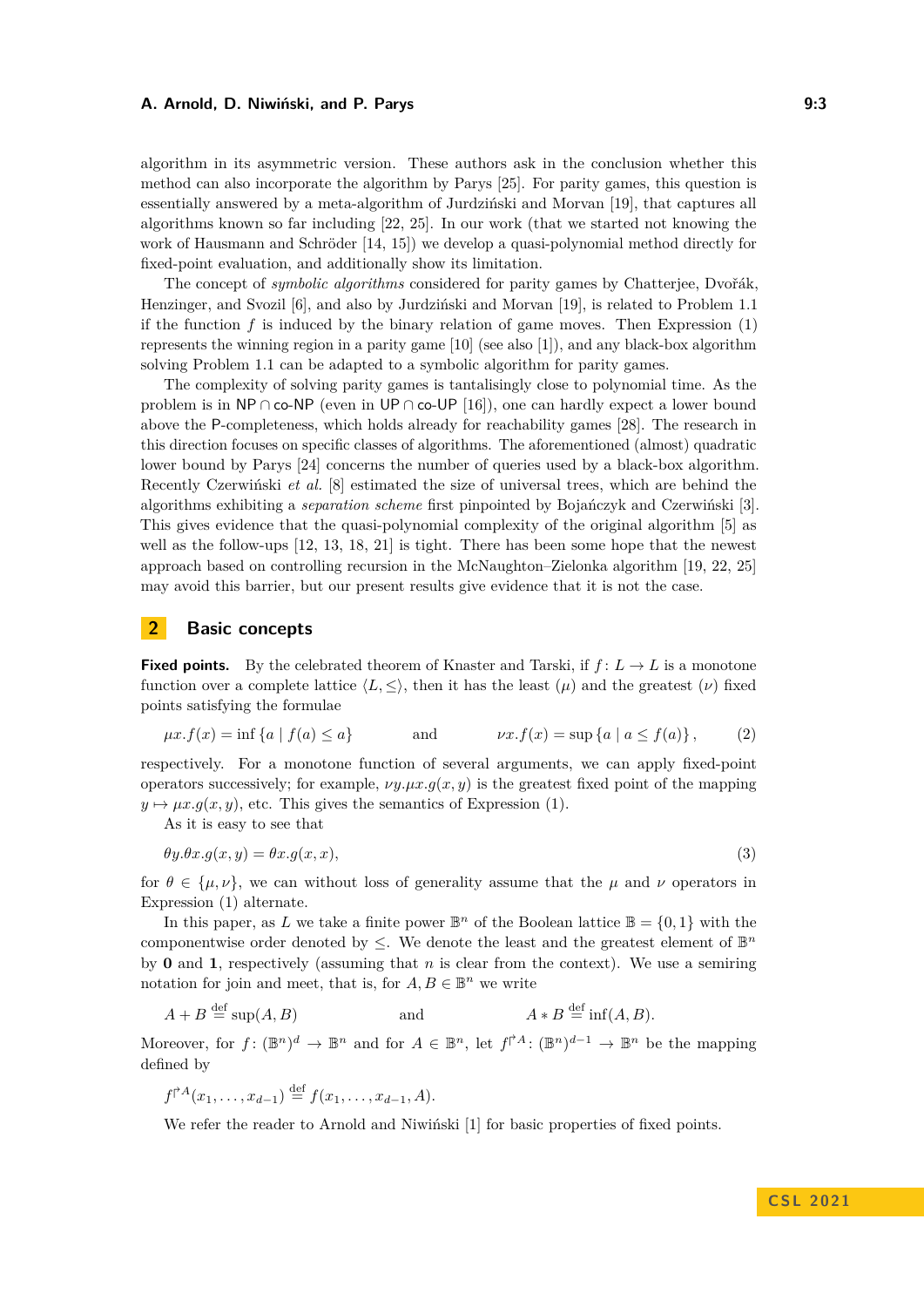### **9:4 A Quasi-Polynomial Black-Box Algorithm for Fixed Point Evaluation**

**Restrictions.** If  $A \leq B$ , and  $f: (\mathbb{B}^n)^d \to \mathbb{B}^n$  is monotone in each argument, we let

$$
f_{A,B}(x_1,...,x_d) \stackrel{\text{def}}{=} A + B * f(x_1,...,x_d).
$$

Clearly  $f_{A,B}$  is monotone as well. Note that  $f_{0,1} = f$ .

In this paper we often consider a generalisation of Expression [\(1\)](#page-0-0) where *f* is replaced by the restricted function  $f_{A,B}$ . Namely, for  $\Theta = \langle \theta_d, \theta_{d-1}, \ldots, \theta_1 \rangle$ , with  $\theta_i \in {\{\mu, \nu\}}$ , we form an expression  $(\Theta, f, (A, B))$  whose value is

$$
\|(\Theta, f, (A, B))\| \stackrel{\text{def}}{=} \theta_d x_d \cdot \theta_{d-1} x_{d-1} \cdots \cdot \theta_1 x_1 \cdot f_{A,B}(x_1, \ldots, x_d).
$$

The object  $(\Theta, f, (A, B))$ , where the length of  $\Theta$  equals the number of arguments in the monotone function  $f: \mathbb{B}^n \to \mathbb{B}^n$  and where  $A \leq B$ , is called a *fixed-point expression over*  $\mathbb{B}^n$ (or simply a *fixed-point expression* if *n* is clear from the context). We write  $|\Theta|_{\mu}$  and  $|\Theta|_{\nu}$  for the number of  $\mu$  and  $\nu$  operators in  $\Theta$ , respectively.

 $\triangleright$  Remark 2.1. The above restriction allows us to "narrow the scope" of a function  $f$  to an interval  $[A, B] = \{x \mid A \le x \le B\}$  that can be identified with  $\mathbb{B}^I$ , where  $I = \{i \in \{1, ..., n\} \mid$  $A_i \n\leq B_i$ . It would be perhaps more natural to define it with a function

 $A + B * f(A + x_1 * B, A + x_2 * B, \ldots, A + x_n * B);$ 

such a function clearly depends only on the bits  $x_i$  with  $i \in I$ . But one can easily prove that  $\theta x.A + B * f(A + B * x) = \theta x.A + B * f(x)$ , and consequently (by induction) the two definitions lead to the same fixed points. We have chosen *fA,B* above for its simplicity.

Because  $\|(\Theta, f, (A, B))\|$  is a fixed point of  $f_{A,B}$ , it lies between the bounds *A, B*:

<span id="page-3-1"></span>**Proposition 2.2.** *For every fixed-point expression*  $(\Theta, f, (A, B))$ *,* 

 $A \leq ||(\Theta, f, (A, B))|| \leq B.$ 

Moreover, the value of  $(\Theta, f, (A, B))$  does not depend on the bounds *A* and *B*, assuming that it lies between these bounds (see Appendix [A](#page-17-11) for a proof):

<span id="page-3-0"></span>▶ **Proposition 2.3.** *If*  $A \le C \le ||(\Theta, f, (A, B))|| \le D \le B$ *, then* 

 $\|(\Theta, f, (A, B))\| = \|(\Theta, f, (C, D))\|.$ 

**Duality.** The *dual* of  $b \in \mathbb{B}$  is  $\overline{b} = 1 - b$ , and the dual of a vector  $x = (x_1, \ldots, x_n) \in \mathbb{B}^n$ is  $\overline{x} = (\overline{x_1}, \ldots, \overline{x_n})$ . The dual of a function  $f: (\mathbb{B}^n)^d \to \mathbb{B}^n$  is the function  $\widetilde{f}$  defined by  $\widetilde{f}(x_1,\ldots,x_d)=\overline{f(\overline{x_1},\ldots,\overline{x_d})}$ . The dual  $\widetilde{\theta}$  of  $\theta \in {\{\nu,\mu\}}$  is the other element of  ${\{\nu,\mu\}}$ , and the dual of  $\Theta = \langle \theta_1, \ldots, \theta_d \rangle$  is  $\widetilde{\Theta} \stackrel{\text{def}}{=} \langle \widetilde{\theta_1}, \ldots, \widetilde{\theta_d} \rangle$ . The dual of  $\mathcal{F} = (\Theta, f, (A, B))$  is  $\widetilde{\mathcal{F}} \stackrel{\text{def}}{=} (\widetilde{\Theta}, \widetilde{f}, A)$  $(\overline{B}, \overline{A})$ . The following is a direct consequence of the definition.

<span id="page-3-2"></span>**Proposition 2.4.** For every fixed-point expression F we have  $\|\widetilde{F}\| = \|\overline{F}\|$ .

This proposition allows us to perform proofs by duality: it is enough to prove statements for one of the fixed-point operators,  $\mu$  or  $\nu$ , and then a proof for the other operator follows by considering the dual expression.

**Trees.** *Ordered trees* (or simply *trees*) are defined by induction: if  $T_1, \ldots, T_k$  are ordered trees, then  $\langle T_1, \ldots, T_k \rangle$  is an ordered tree (where possibly  $k = 0$ , which is the base of the induction). A *node*, a *leaf*, a *child*, a *descendant*, a *parent*, an *ancestor*, etc., are defined as expected; we skip formal definitions. The *width* of a tree  $T$ , denoted  $|T|$ , equals 1 for  $T = \langle \rangle$ , and  $|T_1| + \cdots + |T_k|$  for  $T = \langle T_1, \ldots, T_k \rangle$  with  $k \geq 1$  (we can identify the width with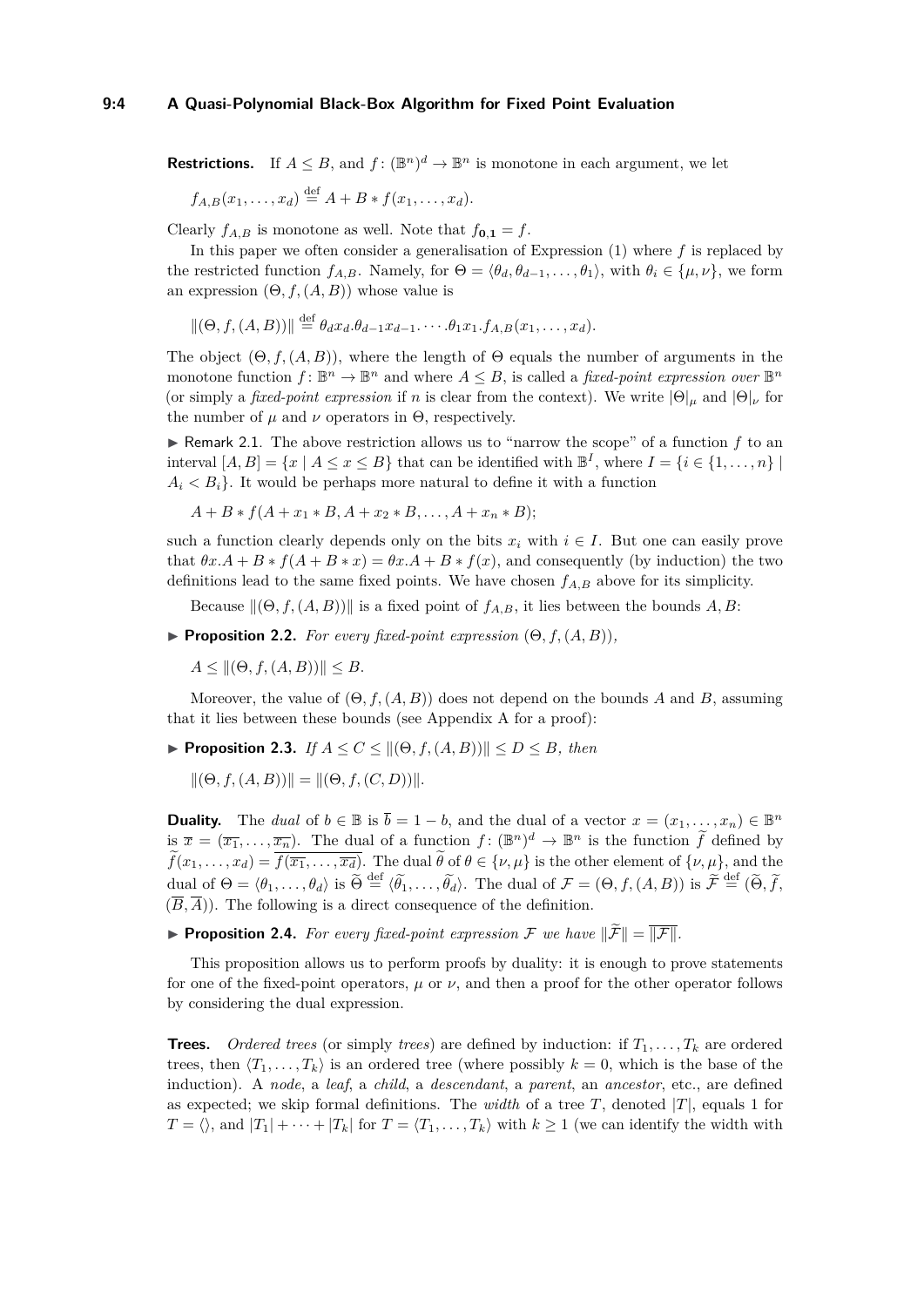the number of leaves of a tree). The *height* of a tree T equals 0 for  $T = \langle \rangle$ , and 1 plus the maximum of heights of  $T_1, \ldots, T_k$  for  $T = \langle T_1, \ldots, T_k \rangle$  with  $k \geq 1$ . We allow concatenation of trees, so that  $\langle T_1, \ldots, T_k \rangle \cdot \langle T_{k+1}, \ldots, T_p \rangle$  amounts to  $\langle T_1, \ldots, T_k, T_{k+1}, \ldots, T_p \rangle$ , and  $T^n$ abbreviates  $T \cdot \ldots \cdot T$ .

 $\overline{\phantom{a}n}$ *n* A tree is *equitable* if all its branches have the same length; more formally,  $T = \langle T_1, \ldots, T_k \rangle$ is equitable if all  $T_1, \ldots, T_k$  are equitable and have the same height. In the sequel, we almost exclusively consider equitable trees. The *level* of a node in an equitable tree of height *h* is its distance from the leaves (in particular leaves are at level 0, and the root is at level *h*).

Intuitively, a tree *T embeds* in a tree *U* if *T* can be obtained from *U* by pruning some subtrees. More formally,  $T = \langle T_1, \ldots, T_k \rangle$  embeds in  $U = \langle U_1, \ldots, U_p \rangle$  if there exist indices  $j_1, \ldots, j_k$  such that  $1 \leq j_1 < \cdots < j_k \leq p$  and  $T_i$  embeds in  $U_{j_i}$  for all  $i \in \{1, \ldots, k\}$ . (Thus  $\langle \rangle$  embeds in every tree.)

A tree *U* is (*n, h*)*-universal* if it is equitable, has height *h*, and every (equitable) tree *T* of height at most *h* and width at most *n* embeds in *U*. In this statement it does not matter whether or not we require that *T* is equitable, because every tree embeds in some equitable tree of the same height and width. We know three families of  $(n, h)$ -universal trees:

$$
C_{n,0} = P_{n,0} = S_{n,0} = S_{0,h} = \langle \rangle,
$$
  
\n
$$
C_{n,h} = \langle C_{n,h-1} \rangle^n
$$
 for  $h \ge 1$ ,  
\n
$$
P_{n,h} = \langle P_{\lfloor n/2 \rfloor, h-1} \rangle^{\lfloor n/2 \rfloor} \cdot \langle P_{n,h-1} \rangle \cdot \langle P_{\lfloor n/2 \rfloor, h-1} \rangle^{\lfloor n/2 \rfloor}
$$
 for  $h \ge 1$ ,  
\n
$$
S_{n,h} = S_{\lfloor n/2 \rfloor, h} \cdot \langle S_{n,h-1} \rangle \cdot S_{\lfloor n/2 \rfloor, h}
$$
 for  $n, h \ge 1$ .

<span id="page-4-4"></span>**Proposition 2.5** ([\[19,](#page-17-2) Proposition 3.2]). *Trees*  $C_{n,h}$ ,  $P_{n,h}$ , and  $S_{n,h}$  are  $(n,h)$ *-universal.* 

Trees  $P_{n,h}$  and  $S_{n,h}$  are of quasi-polynomial width; more precisely, they have, respectively,  $n^{\lg n + \lg(h/\lg n) + O(1)}$  and  $n^{\lg(h/\lg n) + O(1)}$  leaves [\[18,](#page-17-1) [25\]](#page-17-5).

### <span id="page-4-6"></span>**3 Algorithm**

### <span id="page-4-5"></span>**3.1 Symmetric version**

In this section we present an algorithm that computes the value of a fixed-point expression F. To this end, we define a value  $||\mathcal{F}||_{U,V}$  parameterised by two trees *U, V*. This value can be computed using  $|U| \cdot |V|$  queries to f (cf. Lemma [3.2\)](#page-5-0). Simultaneously, if U and V are universal, this value actually equals  $\|\mathcal{F}\|$  (cf. Lemma [3.1\)](#page-4-0). Later, we also prove that this is a necessary condition: the above equality holds only when the trees *U* and *V* are universal (cf. Theorem  $5.1$ ).

Let  $\mathcal{F} = (\Theta, f, (A, B))$  be a fixed-point expression, and let *U* and *V* be equitable trees of height, respectively,  $|\Theta|_{\mu}$  and  $|\Theta|_{\nu}$ . We define a value  $||\mathcal{F}||_{U,V}$  by induction on the length of Θ:

<span id="page-4-1"></span>**(1)** if  $\Theta = \langle \rangle$ , as  $\|\mathcal{F}\|_{U,V}$  we take  $\|\mathcal{F}\|$ , that is,  $A + B * f()$ ;

<span id="page-4-2"></span>**(2)** if  $\Theta = \langle \nu \rangle \cdot \Theta'$  and  $V = \langle V_1, \ldots, V_p \rangle$ , then we take  $B_0 = B$ , and

$$
B_j = ||(\Theta', f^{\dagger^{B_{j-1}}}, (A, B_{j-1}))||_{U, V_j}
$$

<span id="page-4-3"></span>for  $j \in \{1, ..., p\}$ , and  $||\mathcal{F}||_{U,V} = B_p$ ; **(3)** if  $\Theta = \langle \mu \rangle \cdot \Theta'$  and  $U = \langle U_1, \ldots, U_p \rangle$ , then we take  $A_0 = A$ , and

$$
A_j = ||(\Theta', f^{\uparrow A_{j-1}}, (A_{j-1}, B))||_{U_j, V}
$$

<span id="page-4-0"></span>for  $j \in \{1, ..., p\}$ , and  $||\mathcal{F}||_{U,V} = A_p$ .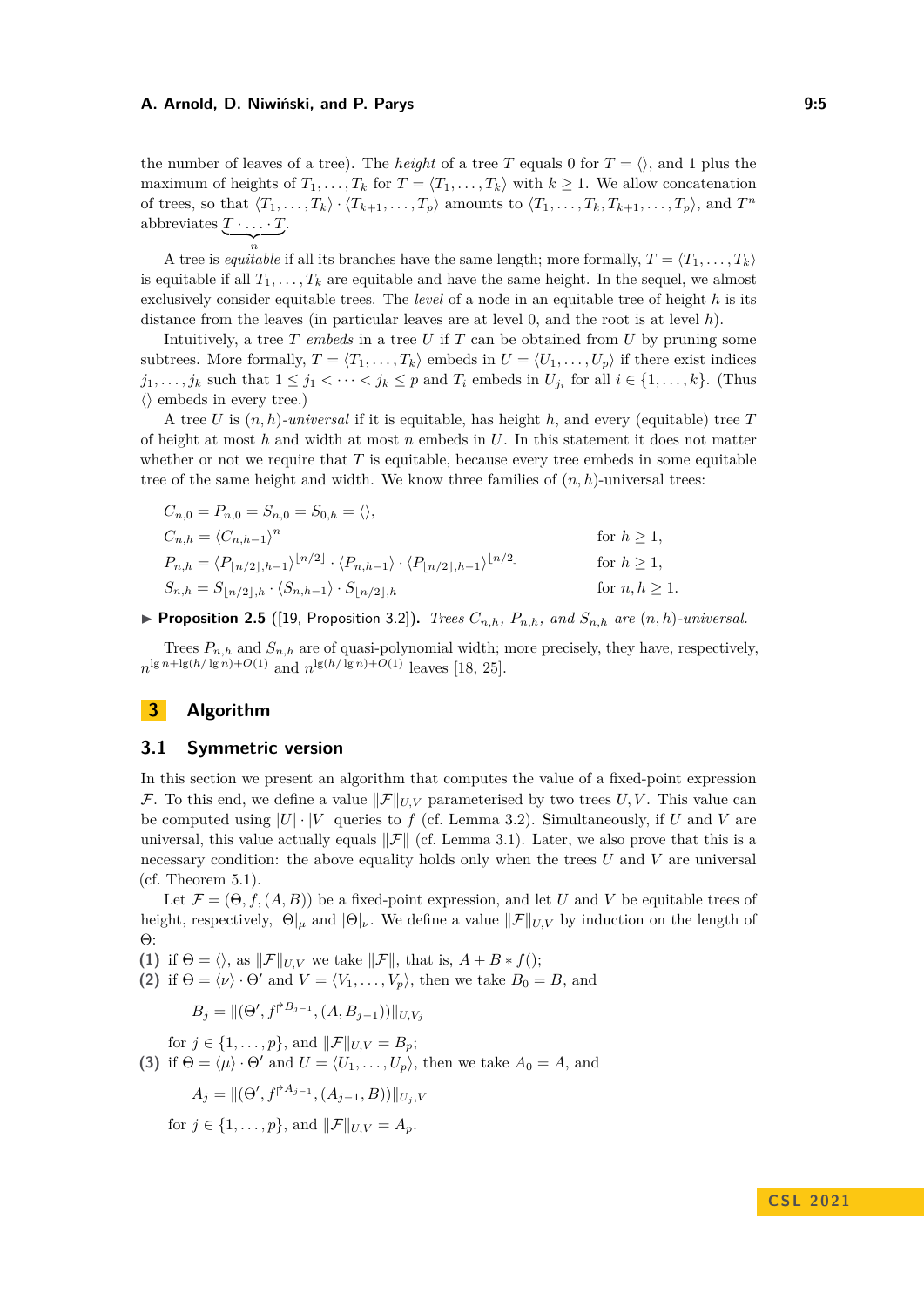### **9:6 A Quasi-Polynomial Black-Box Algorithm for Fixed Point Evaluation**

 $\blacktriangleright$  **Lemma 3.1.** Let  $\mathcal{F} = (\Theta, f, (A, B))$  be a fixed point expression, and let U and V be  $(n, |\Theta|_\mu)$ - and  $(n, |\Theta|_\nu)$ -universal trees, respectively. Then  $||\mathcal{F}||_{U,V} = ||\mathcal{F}||$ .

The above lemma is proven in Section [4.](#page-8-0) We can easily compute  $\|\mathcal{F}\|_{U,V}$ , following directly its definition:

<span id="page-5-0"></span> $\blacktriangleright$  **Lemma 3.2.** Let  $\mathcal{F} = (\Theta, f, (A, B))$  be a fixed-point expression, and let U and V be *equitable trees of height, respectively,* |Θ|*<sup>µ</sup> and* |Θ|*ν. There is an algorithm that computes*  $||\mathcal{F}||_{UV}$  *using*  $|U| \cdot |V|$  *queries to the function f.* 

**Proof.** The proof goes by induction on the length of Θ. A single query is asked in Case [\(1\)](#page-4-1) of the definition of  $\|\mathcal{F}\|_{UV}$ , when all parameters of the original function *f* have been instantiated, so the claim is true. In Case [\(2\)](#page-4-2), when  $V = \langle V_1, \ldots, V_p \rangle$  (where  $p \geq 1$ , because *V* has height  $|\Theta|\mu \geq 1$ , the number of queries needed to compute  $||\mathcal{F}||_{U,V}$  amounts to the sum of the analogous numbers for  $\|(\Theta', f^{\dagger B_{j-1}}, (A, B_{j-1}))\|_{U,V_j}$ , which, by the induction hypothesis, equals

$$
|U|\cdot |V_1|+\cdots+|U|\cdot |V_p|=|U|\cdot |V|.
$$

Case  $(3)$  is similar.

<span id="page-5-1"></span>**If Remark 3.3.** The above direct "naive" algorithm computing  $\|\mathcal{F}\|_{U,V}$  can be made "adaptive": whenever in Case [\(2\)](#page-4-2) we have that  $B_{j-1} = B_{j-2}$  and  $V_j = V_{j-1}$ , we do not need to compute  $B_j$  as  $\|(\Theta', f^{\dagger B_{j-1}}, (A, B_{j-1}))\|_{U, V_j}$ , but we can simply take  $B_j = B_{j-1}$ , saving some number of queries to the function *f*; likewise in Case [\(3\)](#page-4-3).

Lemma [3.1](#page-4-0) combined with Lemma [3.2](#page-5-0) and with the estimation of the width of the universal tree  $S_{n,h}$  recalled after Proposition [2.5,](#page-4-4) yields a possible answer to Problem [1.1:](#page-0-1)  $n^{2 \cdot \lg(d/\lg n) + O(1)}$  $n^{2 \cdot \lg(d/\lg n) + O(1)}$  $n^{2 \cdot \lg(d/\lg n) + O(1)}$  queries to the function *f* are enough to evaluate Expression (1). In the next section we improve this complexity (almost) quadratically.

The above algorithm can be seen as a translation of the generic recursive algorithm of Jurdziński and Morvan [\[19\]](#page-17-2) solving parity games (which is also parameterised by two trees assumed to be universal) to the setting of  $\mu$ -calculus. There is one difference: the algorithm for parity games includes computation of attractors, which is absent here. The above algorithm used with trees  $S_{n,h}$  resembles the recursive algorithm of Lehtinen, Schewe, and Wojtczak [\[22\]](#page-17-4), and the adaptive version of the algorithm (cf. Remark [3.3\)](#page-5-1) used with trees  $P_{n,h}$  resembles the recursive algorithm of Parys [\[25\]](#page-17-5). The adaptive version of the algorithm used with the complete trees  $C_{n,h}$  gives a version of the naive-iteration algorithm that works in polynomial time assuming that *n* is fixed (cf. Parys [\[24\]](#page-17-0)).

### **3.2 Asymmetric version**

We now modify the algorithm from the previous section using an idea of Seidl [\[26\]](#page-17-8). As a first step, we define yet another value,  $\|\mathcal{F}\|_V$ , parameterised by a single tree *V*. In its definition, we proceed in an asymmetric way: on the  $\mu$  side we simply compute all fixed points, and on the *v* side we follow a structure of the tree *V*. It turns out that  $||\mathcal{F}||_V$ equals  $\|\mathcal{F}\|$  if *V* is universal (cf. Lemma [3.4](#page-6-0) below). There is however no direct analogue to Lemma [3.2,](#page-5-0) and keeping the number of queries low requires some care. We explore the fact that nested applications of fixed points of the same kind  $(\mu$  in this case) can be reduced to a single application over a vector of variables in a system of equations, which is precisely the idea behind Seidl's algorithm [\[26\]](#page-17-8). Thus, as a second step of our algorithm, we replace our recursive definition of  $\|\mathcal{F}\|_V$  by an equivalent system of least fixed-point equations. This system has size proportional to  $|V|$ , and thus can be solved using such a number of queries to the function *f* (see Lemma [3.6](#page-7-0) below), yielding the value  $\|\mathcal{F}\|$ .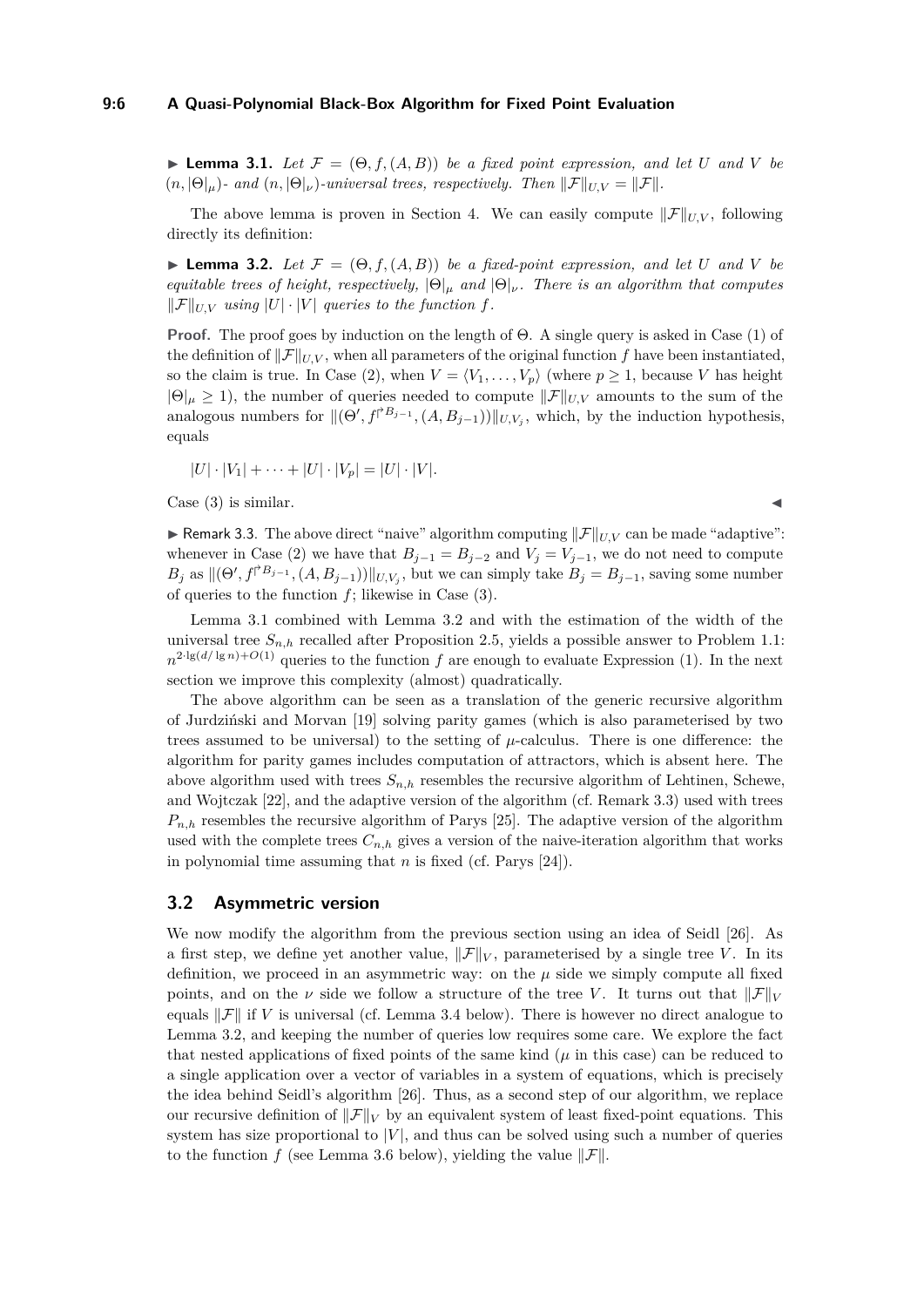#### <span id="page-6-1"></span>**Algorithm 1**

```
1: procedure \text{GENERALE}(x, \Theta, \mathbf{f}, \mathbf{B}, V)2: begin
 3: if \Theta = \langle \rangle then
 4: output "x = \mathbf{B} * \mathbf{f}";
 5: if \Theta = \langle \nu \rangle \cdot \Theta' and V = \langle V_1, \ldots, V_n \rangle then begin
 6: B<sub>0</sub> = B;
 7: B<sub>p</sub> = x;
 8: for j = 1 to p - 1 do
 9: B<sub>j</sub> = FRESHVARIABLE();
10: for j = 1 to p do
11: \text{GENERATE}(\mathbf{B}_j, \Theta', \mathbf{f} \upharpoonright^{\text{B}_{j-1}}, \mathbf{B}_{j-1}, V_j);12: end;
13: if \Theta = \langle \mu \rangle \cdot \Theta' then
14: GENERATE(x, \Theta', \mathbf{f}^{\dagger x}, \mathbf{B}, V);15: end;
16: x_{res} = FRESHVARIABLE();
17: GENERATE(x_{res}, \Theta, f(?, \ldots, ?), x_0, V);
```
Let  $\mathcal{F} = (\Theta, f, (A, B))$  be a fixed-point expression, and let *V* be an equitable tree of height  $|\Theta|_{\nu}$ . We define  $||\mathcal{F}||_V$  by induction on the length of  $\Theta$ : **(1)** if  $\Theta = \langle \rangle$ , as  $\|\mathcal{F}\|_V$  we take  $\|\mathcal{F}\|$ , that is,  $A + B * f($ ;

**(2)** if  $\Theta = \langle \nu \rangle \cdot \Theta'$  and  $V = \langle V_1, \ldots, V_p \rangle$ , then we take  $B_0 = B$ , and

$$
B_j = ||(\Theta', f^{\uparrow B_{j-1}}, (A, B_{j-1}))||_{V_j}
$$

for  $j \in \{1, \ldots, p\}$ , and  $\|\mathcal{F}\|_V = B_p$ ;

**(3)** if  $\Theta = \langle \mu \rangle \cdot \Theta'$ , then we take  $\Vert \mathcal{F} \Vert_V = \mu x \cdot \Vert (\Theta', f^{\uparrow x}, (A, B)) \Vert_V$  (i.e., the least fixed point of the mapping  $x \mapsto ||(\Theta', f^{\dagger x}, (A, B))||_V$ .

When we iterate a function *n* times, starting from the least element (as in the definition of  $\|\mathcal{F}\|_{C_n}$ <sub>*n*</sub>,*V*, we reach the least fixed point (appearing in the definition of  $\|\mathcal{F}\|_{V}$ ). It is thus not difficult to prove the following lemma, saying that instead of computing  $\|\mathcal{F}\|$  we can compute  $\|\mathcal{F}\|_V$  for some universal tree *V* (see Appendix [B](#page-18-0) for more details).

<span id="page-6-0"></span>**I Lemma 3.4.** *Let*  $\mathcal{F} = (\Theta, f, (A, B))$  *be a fixed-point expression, and let V be an equitable tree of height*  $|\Theta|_{\nu}$ *. Then*  $||\mathcal{F}||_V = ||\mathcal{F}||_{C_{n,|\Theta|_{\mu}}, V}$ *. In particular, if V is*  $(n, |\Theta|_{\nu})$ *-universal, then (by Proposition [2.5](#page-4-4) and Lemma [3.1\)](#page-4-0)*  $\|\mathcal{F}\|_V = \|\mathcal{F}\|$ .

Next, we consider a system of equations corresponding to the definition of  $||\mathcal{F}||_V$ . For simplicity, we assume here that  $A = \mathbf{0}$  and  $B = \mathbf{1}$ , that is, we consider  $\mathcal{F} = (\Theta, f, (\mathbf{0}, \mathbf{1}))$ . Let V be a set of variables, and let  $V_1 = V \oplus \{x_0\}$  contain additionally a variable (constant)  $x_0$  that is always valuated to the element **1** of  $\mathbb{B}^n$ . Our equations will be of the form  $x = y_0 * f(y_1, \ldots, y_d)$ , where  $x \in V$ ,  $y_0, \ldots, y_d \in V_1$ , and f is a constant denoting the considered function.

The system of equations is generated by Algorithm [1.](#page-6-1) In this algorithm, **f** is an expression of the form  $f(?, \ldots,?, y_{k+1}, \ldots, y_d)$  for some variables  $y_{k+1}, \ldots, y_d \in \mathcal{V}_1$ . Moreover,  $f^{\uparrow z}$  for  $z \in V_1$  denotes  $f(?, \ldots, ', z, y_{k+1}, \ldots, y_d)$  (we substitute *z* for the last question mark). The parameter **B** of the procedure GENERATE is an element of  $V_1$ . Note that the algorithm is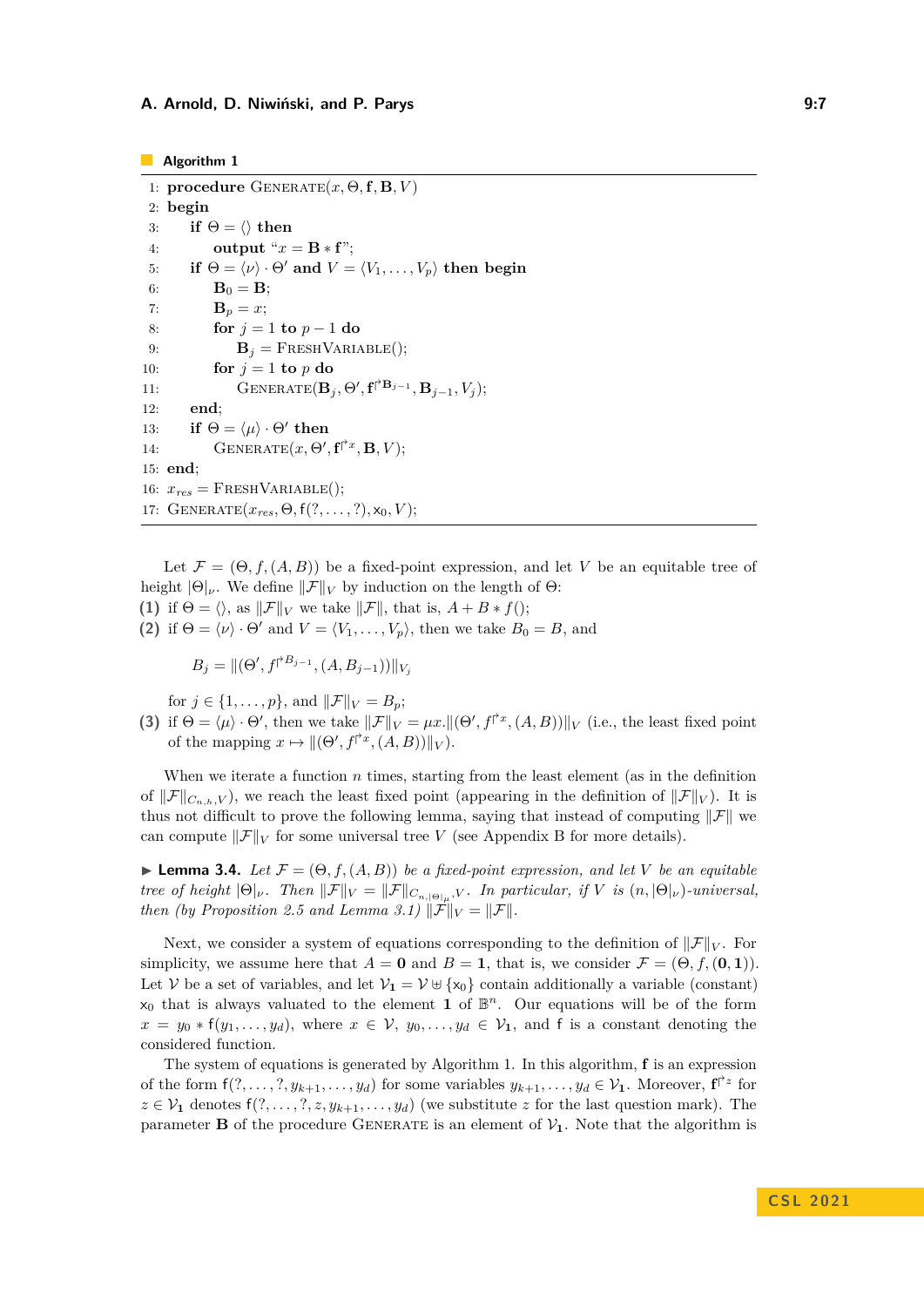### <span id="page-7-1"></span>**9:8 A Quasi-Polynomial Black-Box Algorithm for Fixed Point Evaluation**



**Figure 1** A tree *V* (left), and the system of equations generated for  $\|(\langle \mu \rangle \cdot \langle \nu, \mu \rangle^3, f, (\mathbf{0}, \mathbf{1}))\|_V$ (right). Variable x<sup>4</sup> stores the result. Observe a correspondence between variables and leaves of *V* .

syntactical: it depends on the tree *V* and on the sequence Θ, but not on any particular interpretation of f. Notice that when the algorithm enters line [4](#page-6-1) (i.e., it is going to output an equation), **f** contains no ?'s. See also Appendix [C](#page-19-0) for another definition of the system.

For an example of a generated system of equations, see Figure [1.](#page-7-1)

Now, given  $\mathcal{F} = (\Theta, f, (A, B))$  and *V* like in the definition of  $||\mathcal{F}||_V$ , where additionally  $A = \mathbf{0}$  and  $B = \mathbf{1}$ , we can interpret and solve the resulting system in the lattice  $\mathbb{B}^n$  with f interpreted by the function *f*. Thanks to a direct correspondence between the system and the recursive definition of  $\|\mathcal{F}\|_V$ , we obtain the following lemma (see Appendix [D](#page-20-0) for a tedious but straightforward proof).

<span id="page-7-2"></span> $\blacktriangleright$  **Lemma 3.5.** *Let*  $\mathcal{F} = (\Theta, f, (\mathbf{0}, \mathbf{1}))$  *be a fixed-point expression, and let V be an equitable tree of height*  $|\Theta|$ *ν. The value assigned to the variable*  $x_{res}$  *in the least solution of the system of equations generated by Algorithm [1](#page-6-1) equals*  $||\mathcal{F}||_V$ .

We are now ready to state an analogue to Lemma [3.2.](#page-5-0)

<span id="page-7-0"></span>**Lemma 3.6.** Let  $\mathcal{F} = (\Theta, f, (\mathbf{0}, \mathbf{1}))$  be a fixed-point expression, and let V be an equitable tree *of height*  $|\Theta|_{\nu}$ *. There is an algorithm that computes*  $||\mathcal{F}||_V$  *using between*  $|V|$  *and*  $|V| \cdot (1 + nd)$ *queries to the function f.*

**Proof.** By Lemma [3.5,](#page-7-2) it is enough to generate a system of equations using Algorithm [1,](#page-6-1) and then to find the least solution of this system, having |*V* | equations. The least solution can be found by a standard worklist algorithm (cf. [\[26,](#page-17-8) Proposition 2]). In this algorithm, we keep updating an underapproximation of the least solution, stage by stage, until reaching a fixed point. In every stage, we re-evaluate right sides only of those equations in which at least one variable was modified in the previous stage, and we store results in variables appearing on the left side (before the first stage we set  $x_0$  to **1**, other variables to **0**, and we treat all of them as modified). Each among  $d$  arguments of  $|V|$  equations can be updated (increased) at most *n* times, yielding at most  $|V| \cdot (1 + nd)$  (and at least  $|V|$ ) queries to the function *f*.

For  $V = S_{n, |\Theta|_\nu}$ , the number of queries becomes  $n^{\lg(d/\lg n) + O(1)}$ , so (almost) quadratically better than for the algorithm of Section [3.1,](#page-4-5) and, to our knowledge, the best so far.

<span id="page-7-3"></span>I **Corollary 3.7.** *There is an algorithm to evaluate the Expression [\(1\)](#page-0-0) using at most*  $n^{\lg(d/\lg n)+O(1)}$  *queries.* 

The reduction from an expression using nested  $\mu$  and  $\nu$  fixed-point operators to a system of equations involving only the least fixed point can be compared to a reduction from parity games to reachability (or safety) games. As explained in Czerwiński *et al.* [\[8\]](#page-16-7), such a reduction stands behind the "iterative" quasi-polynomial algorithms [\[5,](#page-16-3) [12,](#page-16-4) [18,](#page-17-1) [21\]](#page-17-3), but (for universal trees of exponential width) is present also in earlier results [\[2,](#page-15-1) [17\]](#page-17-12).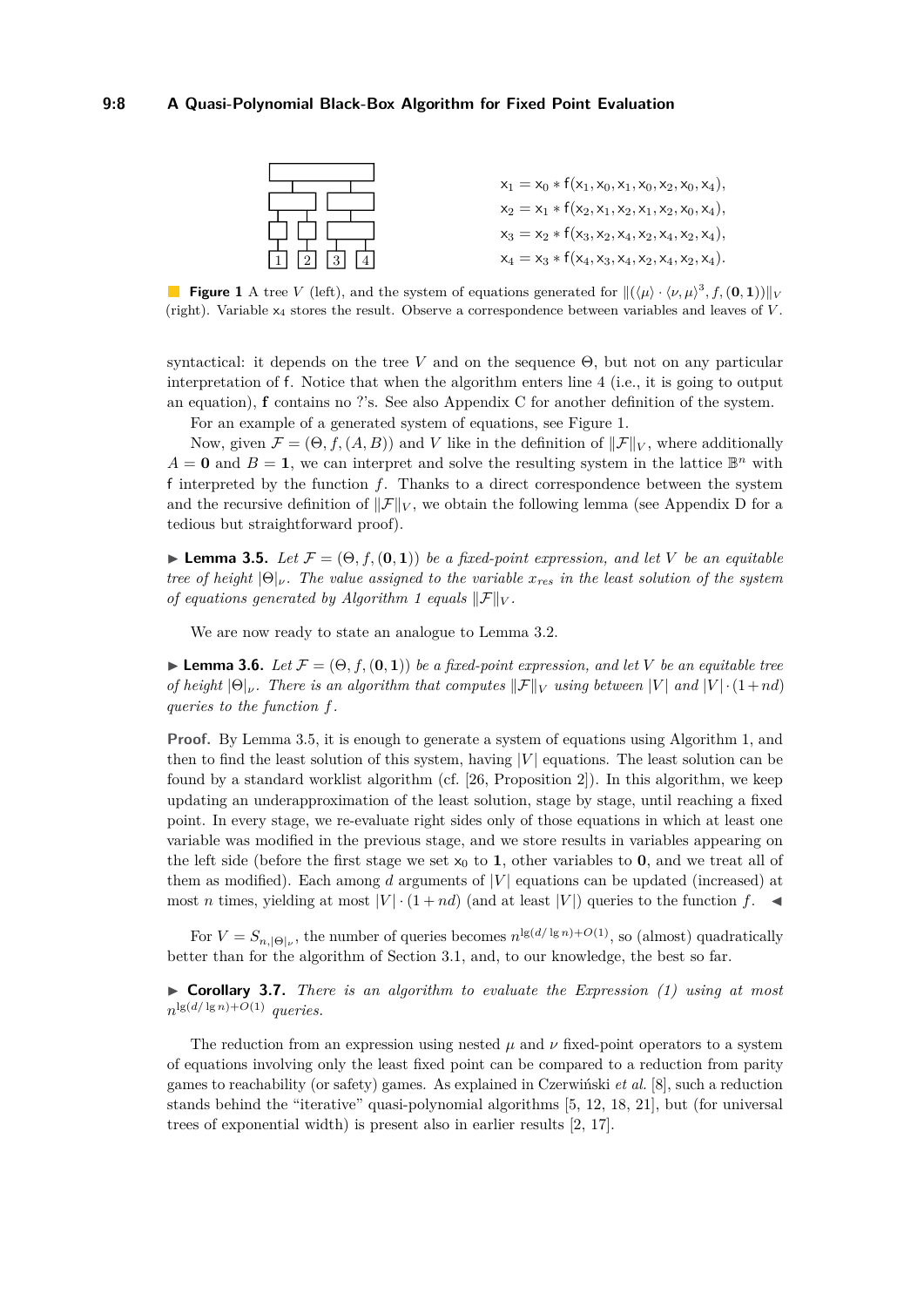### **3.3 Time and space complexity**

Although our main interest is in the number of queries to the function *f* performed by our algorithms, let us also analyse their time and space complexity. Let  $t_f$  be the time needed to answer a single query (i.e., to compute the value of *f* for given arguments), and, as previously, let *n* and *d* denote, respectively, the height of the considered lattice and the arity of *f*.

The symmetric version of our algorithm spends time  $t_f \cdot n^{2 \cdot \lg(d/\lg n) + O(1)}$  on computing values of the function  $f$ , and beside of that performs some recursive calls following the structure of universal trees  $S_{n,h}$  (of course there is no need to actually construct these trees). Formally, the number of recursive calls depends on the number of nodes of the two trees, not on the number of leaves. However, in every tree, the number of nodes with at least two children is smaller than the number of leaves, and one can easily improve the algorithm so that it "skips" nodes with a single child. Thus, the time spent on performing recursive calls can be ignored. The memory usage is  $O(n \cdot d)$  (the depth of the recursion is *d*, and on every level it is enough to store a constant number of elements of  $\mathbb{B}^n$ .

In the asymmetric version, the system of equations can be solved (using the method described in the proof of Lemma [3.6\)](#page-7-0) in time proportional to the number of queries. Moreover, we do not need to actually generate the system; we can instead describe it explicitly based on the considered tree (see Appendix [C](#page-19-0) for details). Such a description allows to navigate in the system (e.g. to find all equations containing a given variable) with a constant overhead. Thus, due to Corollary [3.7,](#page-7-3) the running time is  $t_f \cdot n^{\lg(d/\lg n) + O(1)}$ . To compare, the algorithm of Hausmann and Schröder [\[14\]](#page-16-6) needs a factor  $O(n \cdot d^{\lceil \lg n \rceil + 2})$  per query, not  $O(1)$ .

Concerning the memory usage, in a straightforward implementation we store a value for every variable while solving the system of equations. We can do better, however. Indeed, we can observe that if we write the *i*-th equation as

$$
x_i = x_{k(i,0)} * f(x_{k(i,1)},\ldots,x_{k(i,d)}),
$$

then for all  $j \in \{0, \ldots, d\}$  we have  $k(i, j) \leq k(i', j)$  whenever  $i \leq i'$  (this is best visible while looking at the explicit description of the system, introduced in Appendix [C\)](#page-19-0). Thanks to this monotonicity of the system, and monotonicity of *f*, values assigned to the variables after every stage of the algorithm satisfy  $x_i \geq x_{i'}$  whenever  $i \leq i'$  (this is satisfied before the first stage, and is then preserved). Such a valuation can be stored very succinctly, using *n* numbers: for every bit of  $\mathbb{B}^n$  it is enough to remember the number of the last variable in which this bit is set to 1. Going further: in order to remember which variables were modified in the last stage, it is enough to remember two last valuations of the variables. It is not difficult to adapt the algorithm to such a representation of valuations. Thus, the memory usage can be reduced to  $O(n)$ , modulo a polylogarithmic factor.

### <span id="page-8-0"></span>**4 Correctness of the algorithms**

In this section we prove that if *U* and *V* are universal trees, then  $\|\mathcal{F}\| = \|\mathcal{F}\|_{UV}$  (Lemma [3.1\)](#page-4-0). As a first step, we introduce *sup-dominions* and their *decompositions*, and we prove some properties of these notions. Let  $\mathcal{F} = (\Theta, f, (A, B))$  be a fixed-point expression. A value  $D \in \mathbb{B}^n$  such that  $A \le D \le B$  is a *sup-dominion* for  $\mathcal F$  if  $D = ||(\Theta, f, (A, D))||$ .

For readers familiar with game-theoretic dominions considered in prior work [\[19,](#page-17-2) [20,](#page-17-9) [22,](#page-17-4) [25\]](#page-17-5), the following analogy may be useful: a sup-dominion for  $(\Theta, f, (A, B))$  is an area *D* where player Even can force the play either to reach *A* or to ensure the parity condition while not leaving *D*. One can also define inf-dominions (by requiring  $D = ||(\Theta, f, (D, B))||$ ), describing the complement of an analogous area for player Odd; however, we conduct our correctness proof using only sup-dominions, and then arguing by duality.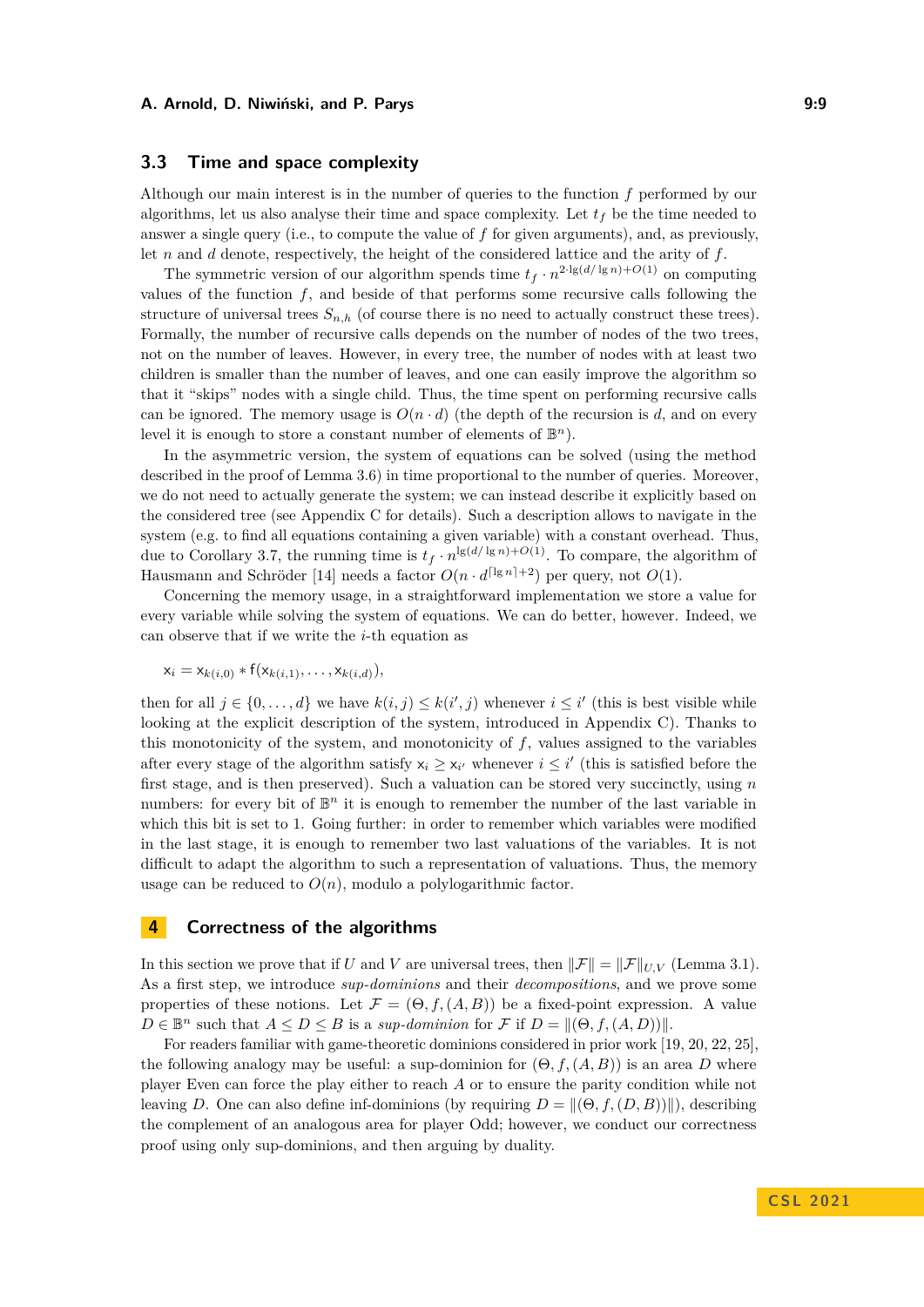### **9:10 A Quasi-Polynomial Black-Box Algorithm for Fixed Point Evaluation**

We first note some useful properties analogous to the properties of game dominions noted in prior work [\[19,](#page-17-2) [22,](#page-17-4) [25\]](#page-17-5), stemming from Proposition [2.3.](#page-3-0)

<span id="page-9-0"></span>**Lemma 4.1.** For every fixed-point expression F, the value  $||\mathcal{F}||$  is a sup-dominion for F.

<span id="page-9-1"></span> $\blacktriangleright$  **Lemma 4.2.** *If D is a sup-dominion for a fixed-point expression*  $(\Theta, f, (A, B))$ *, and*  $A \leq A' \leq D$ , then *D* is also a sup-dominion for  $(\Theta, f, (A', B))$ .

Lemmata [4.1](#page-9-0) and [4.2](#page-9-1) are immediate consequences of definitions and of Proposition [2.3.](#page-3-0)

<span id="page-9-2"></span>**I Lemma 4.3.** Let  $\mathcal{F} = (\Theta, f, (A, B))$  be a fixed-point expression with  $\Theta = \langle \theta \rangle \cdot \Theta'$ . If D is *a* sup-dominion for F, then D is also a sup-dominion for  $(\Theta', f^{\dagger D}, (A, D))$ .

**Proof.** We have by definition  $D = ||(\Theta, f, (A, D))|| = \theta x. ||(\Theta', f^{\dagger x}, (A, D))||$ . This means that *D* is a fixed point of the mapping  $x \mapsto ||(\Theta', f^{\uparrow x}, (A, D))||$ , that is,  $D = ||(\Theta', f^{\uparrow D}, f^{\uparrow x}, (A, D))||$  $(A, D))$ , as required.

<span id="page-9-3"></span>**Lemma 4.4.** *Let*  $\mathcal{F} = (\Theta, f, (A, B))$  *be a fixed-point expression with*  $\Theta = \langle \mu \rangle \cdot \Theta'$ *. For every sup-dominion D for*  $\mathcal{F}$  *such that*  $A < D$  *there exists a sup-dominion*  $D'$  *for*  $(\Theta', f^{\uparrow A}, f^{\uparrow A})$  $(A, B)$ ) *such that*  $A < D' < D$ .

**Proof.** Let  $g(x) = ||(\Theta', f^{\dagger x}, (A, D))||$  so that  $D = ||(\Theta, f, (A, D))|| = \mu x. g(x)$ . We have, by monotonicity,  $D = g(D) \geq g(A) = ||(\Theta', f^{\uparrow A}, (A, D))||$ . Hence, from Proposition [2.3](#page-3-0) we obtain  $g(A) = ||(\Theta', f^{\uparrow A}, (A, g(A)))||$ . That is,  $g(A)$  is a sup-dominion for  $(\Theta', f^{\uparrow A}, (A, B))$ , which moreover satisfies  $A \leq g(A) \leq D$  (where  $A \leq g(A)$  is by Proposition [2.2\)](#page-3-1). If  $g(A) = A$ , we would have  $D = \mu x \cdot g(x) \leq A$ , a contradiction. Hence  $g(A) > A$ , and  $D' = g(A)$  satisfies the claim.  $\blacksquare$ 

Next, we define the crucial concept of the paper: dominion decompositions. Let  $\mathcal{F} = (\Theta, f, \mathcal{F})$  $(A, B)$ ) be a fixed-point expression. The definition is by induction on the length of  $\Theta$ . A pair  $(D, \mathcal{H})$  is a *sup-dominion decomposition* for F if D is a sup-dominion for F and

$$
\quad \quad \text{if } \Theta = \langle \rangle \text{, then } \mathcal{H} = \langle \rangle;
$$

- if  $\Theta = \langle \nu \rangle \cdot \Theta'$ , then  $(D, \mathcal{H})$  is a sup-dominion decomposition for  $(\Theta', f^{\dagger D}, (A, D));$
- if  $\Theta = \langle \mu \rangle \cdot \Theta'$ , then  $\mathcal{H} = \langle (D_1, \mathcal{H}_1), \dots, (D_k, \mathcal{H}_k) \rangle$ , where, assuming  $D_0 = A$ , for every  $i \in \{1, \ldots, k\}$  the pair  $(D_i, \mathcal{H}_i)$  is a sup-dominion decomposition for  $(\Theta', f^{\dagger D_{i-1}},$  $(D_{i-1}, B)$ , and  $D_k = D$ .

To a sup-dominion decomposition  $(D, \mathcal{H})$  we can assign a tree  $T_{\mathcal{H}}$  by forgetting the dominions stored in the decomposition and taking only its "shape": for  $\mathcal{H} = \langle (D_1, \mathcal{H}_1), \dots,$  $(D_k, \mathcal{H}_k)$  we let  $T_{\mathcal{H}} = \langle T_{\mathcal{H}_1}, \ldots, T_{\mathcal{H}_k} \rangle$ .

The following crucial lemma states that every dominion has a decomposition (not necessarily unique). Here by  $|D - A|_1$  (for  $D \ge A$ ) we denote the number of bits that are 1 in *D* but 0 in *A*.

<span id="page-9-4"></span>**Lemma 4.5.** *Let*  $\mathcal{F} = (\Theta, f, (A, B))$  *be a fixed-point expression. For every sup-dominion D for*  $F$  *such that*  $A \leq D$  *there exists a sup-dominion decomposition*  $(D, \mathcal{H})$  *for*  $F$  *such that T*<sub>H</sub> *is an equitable tree of height*  $|\Theta|_u$  *and of width at most*  $|D - A|_1$ *.* 

**Proof.** The proof is by induction on the length of  $\Theta$ . For  $\Theta = \langle \rangle$  we just take  $\mathcal{H} = \langle \rangle$  (notice that  $T_H$  has width  $1 \leq |D - A|_1$ , because  $A < D$ ). For  $\Theta = \langle \nu \rangle \cdot \Theta'$ , by Lemma [4.3](#page-9-2) *D* is also a sup-dominion for  $(\Theta', f^{\dagger D}, (A, D))$ , and thus the sup-dominion decomposition exists by the induction hypothesis.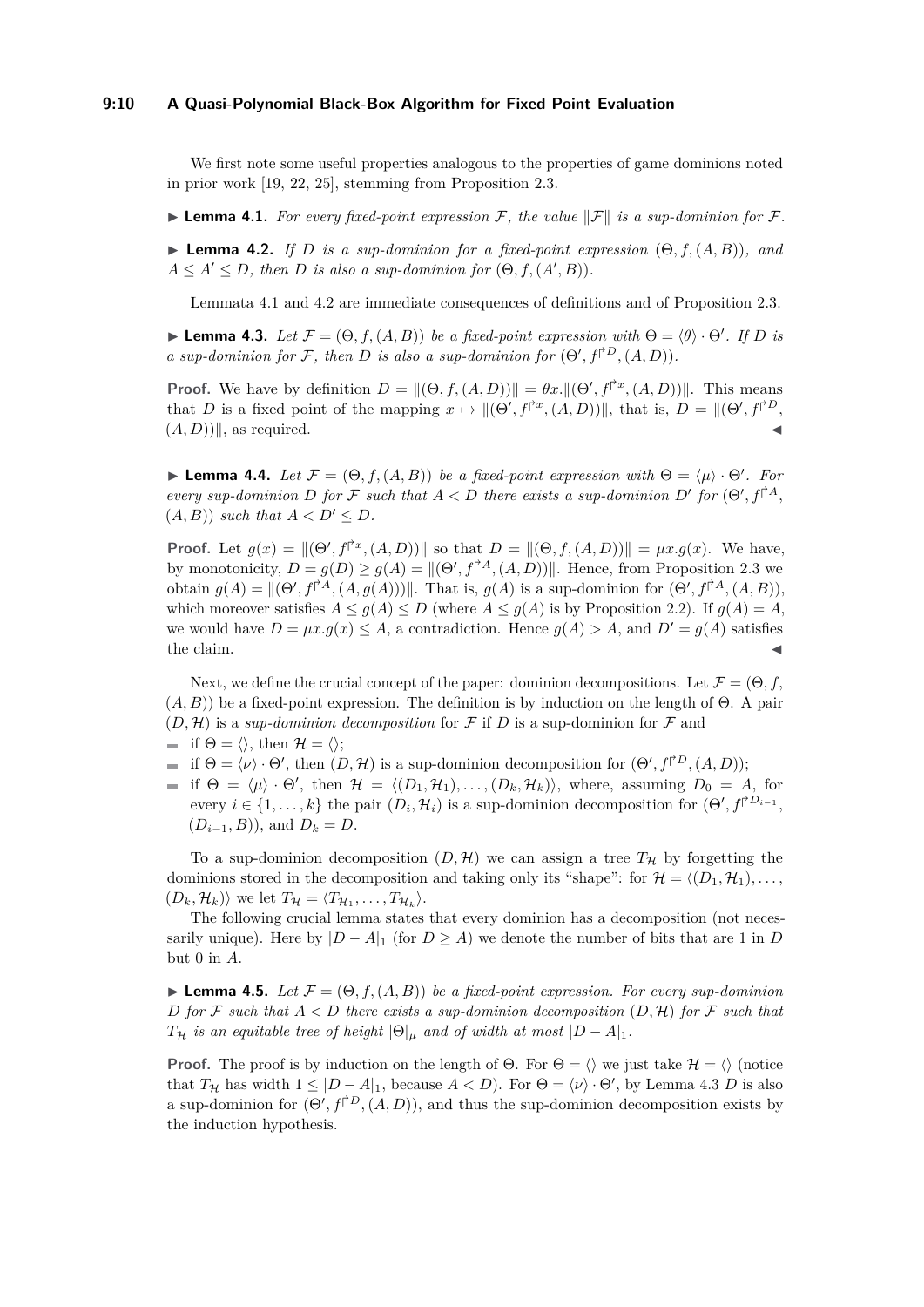### **A. Arnold, D. Niwiński, and P. Parys 6. Eq. 20. Eq. 20. Armore 19.11**

Finally, suppose that  $\Theta = \langle \mu \rangle \cdot \Theta'$ . We first construct a sequence  $A = D_0 < D_1 < \cdots <$  $D_k \leq D$  such that  $D_i$  is a sup-dominion for  $(\Theta', f^{\dagger D_{i-1}}, (D_{i-1}, B))$ , for every  $i \in \{1, \ldots, k\}$ . We start with  $k = 0$  (and  $D_0 = A$ ). Then, as long as  $D_k < D$ , we create  $D_{k+1}$  as follows. First, because *D* is a sup-dominion for *F* and because  $A \leq D_k$ , by Lemma [4.2](#page-9-1) we have that *D* is a sup-dominion for  $(\Theta, f, (D_k, B))$ . Second, by Lemma [4.4](#page-9-3) (applied to *D* and  $(\Theta, f,$  $(D_k, B)$ )) there exists sup-dominion  $D_{k+1}$  for  $(\Theta', f^{\dagger D_k}, (D_k, B))$  such that  $D_k < D_{k+1} \leq D$ . We can thus attach this  $D_{k+1}$  to the sequence. We end the construction when  $D_k = D$ . To finish the proof, we use the induction hypothesis, which says that every  $D_i$  can be extended to a sup-dominion decomposition  $(D_i, \mathcal{H}_i)$  for  $(\Theta', f^{\dagger D_{i-1}}, (D_{i-1}, B))$  such that *T*<sub>H<sub>i</sub></sub> is an equitable tree of height  $|\Theta|_{\mu} - 1$  and of width at most  $|D_i - D_{i-1}|_1$ . Then  $\mathcal{H} = \langle (D_1, \mathcal{H}_1), \dots, (D_k, \mathcal{H}_k) \rangle$  satisfies the thesis.

Coming slowly to the proof of Lemma [3.1,](#page-4-0) let us state some basic properties of the value  $\|\mathcal{F}\|_{UV}$ . The first two lemmata can be shown by a straightforward induction on the length of Θ:

<span id="page-10-1"></span>**Lemma 4.6.** *For every fixed-point expression*  $(\Theta, f, (A, B))$  *and for all equitable trees*  $U, V$ *of height, respectively,*  $|\Theta|_{\mu}$  *and*  $|\Theta|_{\nu}$ *,* 

 $A \leq ||(\Theta, f, (A, B))||_{U,V} \leq B.$ 

<span id="page-10-0"></span>**Lemma 4.7.** *For every fixed-point expression*  $\mathcal{F} = (\Theta, f, (A, B))$  *and for all equitable trees U,V of height, respectively,*  $|\Theta|_{\mu}$  *and*  $|\Theta|_{\nu}$ *, we have*  $\|\widetilde{\mathcal{F}}\|_{V,U} = \overline{\|\mathcal{F}\|_{U,V}}$ *.* 

Moreover, again by a straightforward induction, it follows that  $\|(\Theta, f, (A, B))\|_{UV}$  is monotone in  $f$ ,  $A$ , and  $B$ . This value is also monotone in  $U$  and  $V$ , in the following sense:

<span id="page-10-2"></span>**Lemma 4.8.** *Let*  $\mathcal{F} = (\Theta, f, (A, B))$  *be a fixed-point expression, let*  $T, U$  *be equitable trees of height*  $|\Theta|_{\mu}$ *, and let*  $T'$ ,  $V$  *be equitable trees of height*  $|\Theta|_{\nu}$ *. If*  $T$  *embeds in*  $U$ *, and*  $T'$ *embeds in V*, *then*  $\|\mathcal{F}\|_{T,V} \leq \|\mathcal{F}\|_{U,V} \leq \|\mathcal{F}\|_{U,T}$ .

**Proof.** It is enough to prove the inequality  $\|\mathcal{F}\|_{T,V} \le \|\mathcal{F}\|_{U,V}$ ; the second inequality follows then by duality (using Lemma [4.7\)](#page-10-0). The proof is by induction on the length of Θ. For empty  $\Theta$  both values,  $\|\mathcal{F}\|_{T,V}$  and  $\|\mathcal{F}\|_{U,V}$  are defined as  $A + B * f()$ ; we have equality. For  $\Theta = \langle \nu \rangle \cdot \Theta'$ , the inductive definitions of  $||\mathcal{F}||_{T,V}$  and  $||\mathcal{F}||_{U,V}$  are the same (we descend recursively using the tree  $V$ ), so it is enough to use the induction hypothesis and monotonicity. Suppose that  $\Theta = \langle \mu \rangle \cdot \Theta'$ , and  $T = \langle T_1, \ldots, T_k \rangle$ , and  $U = \langle U_1, \ldots, U_p \rangle$ . Then  $||\mathcal{F}||_{T,V}$  and  $||\mathcal{F}||_{U,V}$  are defined as  $A'_k$  and  $A_p$  , respectively, where

$$
A'_0 = A_0 = A,
$$
  
\n
$$
A'_i = ||(\Theta', f^{\uparrow A'_{i-1}}, (A'_{i-1}, B))||_{T_i, V}
$$
 for  $i \in \{1, ..., k\}$ , and  
\n
$$
A_j = ||(\Theta', f^{\uparrow A_{j-1}}, (A_{j-1}, B))||_{U_j, V}
$$
 for  $j \in \{1, ..., p\}$ .

Observe that if  $T_i$  embeds in  $U_j$ , and  $A'_{i-1} \leq A_{j-1}$ , then by monotonicity and by the induction hypothesis we obtain that  $A'_i \leq A_j$ . Moreover, always  $A_{j-1} \leq A_j$ , by Lemma [4.6](#page-10-1) (this way, we can skip subtrees  $U_j$  to which no  $T_i$  needs to be embedded). Using these inequalities and the definition of embedding we easily obtain the required thesis  $A'_k \leq A_p$ .

The next lemma is crucial in the proof of Lemma [3.1.](#page-4-0)

<span id="page-10-3"></span>**I Lemma 4.9.** *Let*  $\mathcal{F} = (\Theta, f, (A, B))$  *be a fixed-point expression, and let V be an equitable tree of height*  $|\Theta|_{\nu}$ *. If*  $(D, \mathcal{H})$  *is a sup-dominion decomposition for* F, then  $D \leq ||\mathcal{F}||_{T_{\mathcal{H}}}, V$ .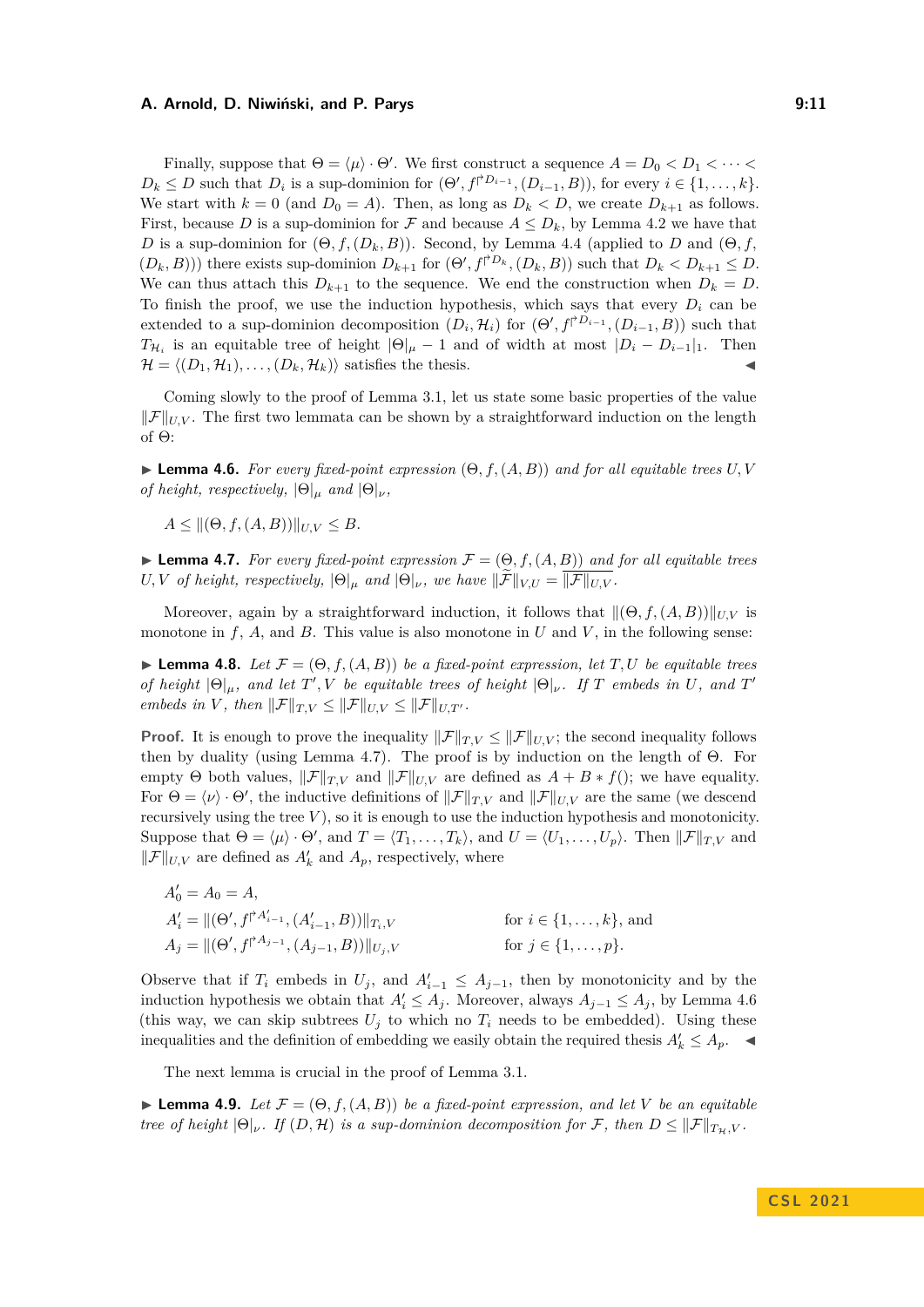### **9:12 A Quasi-Polynomial Black-Box Algorithm for Fixed Point Evaluation**

**Proof.** The proof is by induction on the length of  $\Theta$ . If  $\Theta = \langle \rangle$ , we have (by the definition of a sup-dominion)  $D = ||(\Theta, f, (A, D))|| = A + D * f() \leq A + B * f() = ||\mathcal{F}||_{T_{\mathcal{H}}}, V$ .

Suppose that  $\Theta = \langle \nu \rangle \cdot \Theta'$  and  $V = \langle V_1, \ldots, V_p \rangle$ . Recall the values  $B_j$  from the definition of  $\|\mathcal{F}\|_{T_{\mathcal{H}},V}$  (page [5\)](#page-4-2). We prove by an internal induction on  $j \in \{0,\ldots,p\}$  that  $D \leq B_j$ (this gives the thesis since  $\|\mathcal{F}\|_{T_{\mathcal{H}},V} = B_p$ ). For  $j = 0$  the thesis is clear:  $D \leq B = B_0$ . Next, for  $j > 0$  we prove  $D \leq B_j$  assuming  $D \leq B_{j-1}$ . Recall that  $(D, \mathcal{H})$  is a supdominion decomposition for  $(\Theta', f^{\dagger D}, (A, D))$ . Thus, the induction hypothesis implies that  $D \le ||(\Theta', f^{\dagger D}, (A, D))||_{T_{\mathcal{H}}, V_j}$ . Using the assumption  $D \le B_{j-1}$  and monotonicity, we obtain that  $D \leq ||(\Theta', f^{\dagger}B_{j-1}, (A, B_{j-1}))||_{T_{\mathcal{H}}, V_j} = B_j$ , as required.

Finally, suppose that  $\Theta = \langle \mu \rangle \cdot \Theta'$  and  $\mathcal{H} = \langle (D_1, \mathcal{H}_1), \dots, (D_k, \mathcal{H}_k) \rangle$ . Recall the values *A*<sup>j</sup> from the definition of  $\|\mathcal{F}\|_{T_{\mathcal{H}}V}$ . We prove by an internal induction on  $j \in \{0, \ldots, k\}$  that  $D_j \leq A_j$  (this gives the thesis since  $\|\mathcal{F}\|_{T_{\mathcal{H}},V} = A_k$ ). For  $j = 0$  the thesis is clear:  $D_0 =$  $A = A_0$ . Next, for  $j > 0$  we prove  $D_j \leq A_j$  assuming  $D_{j-1} \leq A_{j-1}$ . Recall that  $(D_j, \mathcal{H}_j)$  is a sup-dominion decomposition for  $(\Theta', f^{\dagger D_{j-1}}, (D_{j-1}, B))$ . Thus, the induction hypothesis implies that  $D_j \leq ||(\Theta^j, f^{\dagger D_{j-1}}, (D_{j-1}, B))||_{T_{\mathcal{H}_j},V}$ . Using the assumption  $D_{j-1} \leq A_{j-1}$  and monotonicity, we obtain that  $D_j \leq ||(\Theta', f^{\uparrow A_{j-1}}, (A_{j-1}, B))||_{T_{\mathcal{H}_j}, V} = A_j$ , as required.

**Proof of Lemma [3.1.](#page-4-0)** Recall that we prove  $\|\mathcal{F}\|_{UV} = \|\mathcal{F}\|$ , where  $\mathcal{F} = (\Theta, f, (A, B))$  and *U, V* are universal. It is actually enough to prove  $\|\mathcal{F}\| \le \|\mathcal{F}\|_{U,V}$ , because then the converse inequality follows by duality (using Proposition [2.4](#page-3-2) and Lemma [4.7\)](#page-10-0). By Lemma [4.1](#page-9-0)  $\|\mathcal{F}\|$  is a sup-dominion for F. If  $\|\mathcal{F}\| = A$ , then clearly  $\|\mathcal{F}\| \le \|\mathcal{F}\|_{U,V}$ , by Lemma [4.6.](#page-10-1) Otherwise  $\|\mathcal{F}\| > A$ , so by Lemma [4.5](#page-9-4) there exists a sup-dominion decomposition ( $\|\mathcal{F}\|, \mathcal{H}$ ) for  $\mathcal{F}$  such that  $T_H$  is an equitable tree of height  $|\Theta|_\mu$  and width at most  $||\mathcal{F}|| - A|_1 \leq n$ . It follows that  $T_{\mathcal{H}}$  embeds in *U*, and thus  $\|\mathcal{F}\| \le \|\mathcal{F}\|_{T_{\mathcal{H}}, V} \le \|\mathcal{F}\|_{U, V}$  by Lemmata [4.8](#page-10-2) and [4.9.](#page-10-3)

### **5 Lower bound**

We now present a lower bound for the number of queries used in our method. To this end, we prove that our algorithms work only if they are driven by universal trees:

<span id="page-11-0"></span> $\blacktriangleright$  **Theorem 5.1.** *Let U, V be equitable trees of height h.* 

- <span id="page-11-2"></span>**(1)** *If*  $||\mathcal{F}||_{U,V} = ||\mathcal{F}||$  *for all fixed-point expressions over*  $\mathbb{B}^n$  *of the form*  $\mathcal{F} = (\Theta, f, (\mathbf{0}, \mathbf{1}))$ *, where*  $|\Theta|_{\mu} = |\Theta|_{\nu} = h$ *, then U and V are*  $(n, h)$ *-universal.*
- <span id="page-11-1"></span>**(2)** If  $\|\mathcal{F}\|_V = \|\mathcal{F}\|$  for all fixed-point expressions as above, then V is  $(n, h)$ -universal.

To estimate the number of queries used by the algorithms of Section [3,](#page-4-6) we combine Theorem [5.1](#page-11-0) with a result by Czerwiński *et al.* [\[8,](#page-16-7) Theorem 2.3] saying that any (*n, h*) universal tree has at least  $\binom{\lfloor \lg n \rfloor + h - 1}{\lfloor \lg n \rfloor}$  $\binom{n}{\lfloor \lg n \rfloor}$  leaves (which is at least  $n^{\lg(h/\lg n)-1}$  if  $h \leq n \lg n$ , and at least  $\left(\frac{n}{2}\right)^{\lg(h/\lg n)}$  in general). Recall that the number of queries used by our algorithms is proportional to widths of the employed trees (cf. Lemmata [3.2](#page-5-0) and [3.6\)](#page-7-0), thus by the above it is also quasi-polynomial.

The rest of this section is devoted to the proof of Theorem [5.1.](#page-11-0) Observe first that Point [\(2\)](#page-11-1) of this theorem is a direct consequence of Point [\(1\)](#page-11-2), because  $\|\mathcal{F}\|_{V} = \|\mathcal{F}\|_{C_n}$ <sub>*h*</sub>,*V*, by Lemma [3.4.](#page-6-0) It is thus enough to prove Point [\(1\)](#page-11-2). Moreover, we can assume that  $h \geq 1$ , because for height  $h = 0$  there exists only one tree  $U = V = \langle \rangle$ , which is  $(n, 0)$ -universal.

In order to prove Point [\(1\)](#page-11-2), fix an equitable tree *T* of height  $h \ge 1$  and of width (exactly) *n*. The core of our proof is a "difficult example": a fixed-point expression  $\mathcal{F}_T$  such that if  $\|\mathcal{F}_T\|_{U,V}$  is correct (i.e., equal to  $\|\mathcal{F}_T\|$ ) for some *U* then *T* embeds in *U*, under some mild assumptions saying, roughly, that *V* is nontrivial. In order to achieve this property, we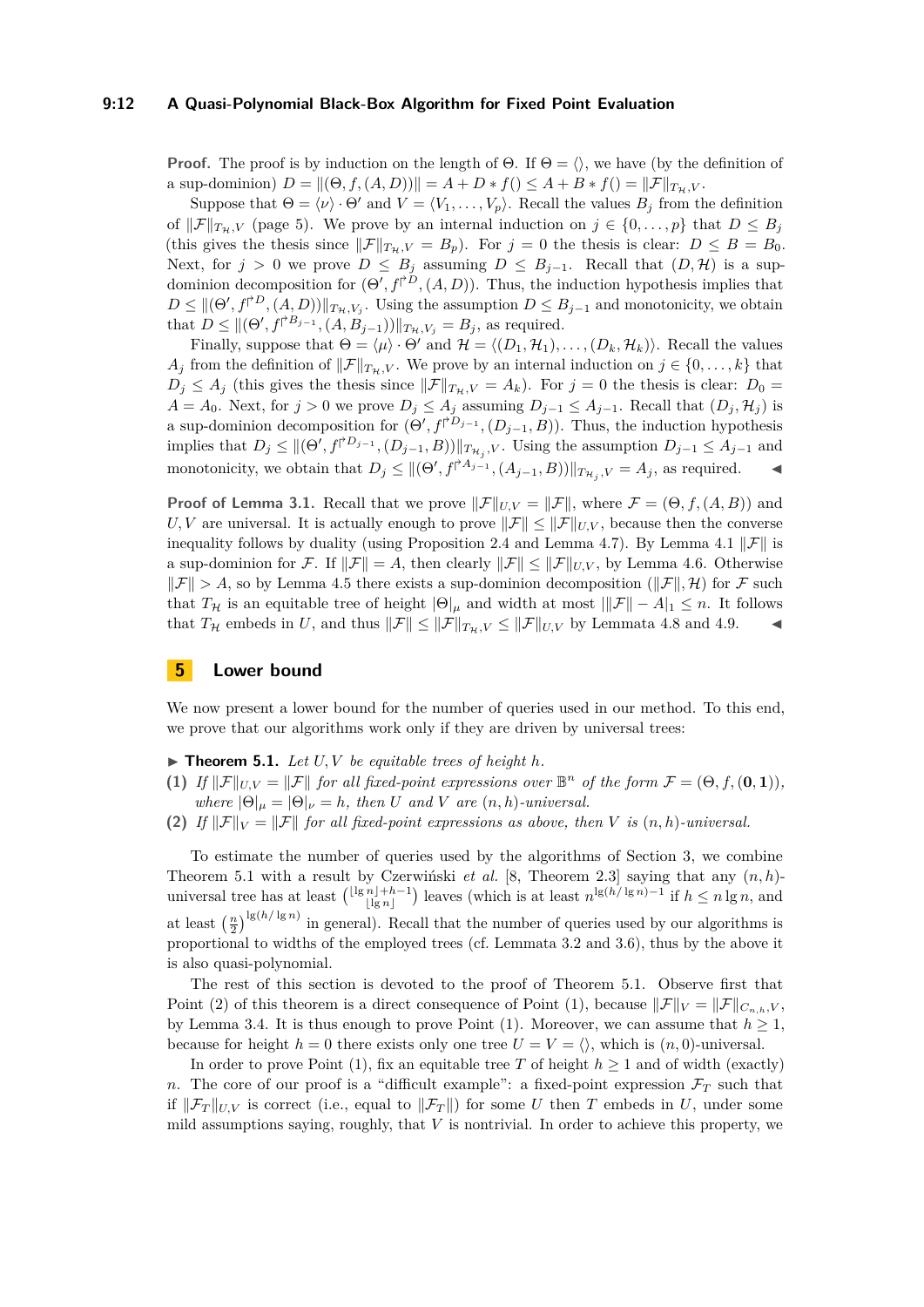<span id="page-12-0"></span>

**Figure 2** Example equitable tree *T* of height 3 with numbers in leaves. On the right: layer numbers and corresponding variable names. Dotted and dashed areas represent bits set to 1 in the values  $A(v)$  and  $B(v)$  for ancestors *v* of the 8-th leaf. Thus, the 8-th bit of  $f_3(x_1, x_2, x_3, x_4, x_5, x_6)$ is 1 if at least the following bits are set to 1: the first 8 bits of  $x_1$ , the first 7 bits of  $x_2$ , the first 8 bits of  $x_3$ , the first 6 bits of  $x_4$ , the first 9 bits of  $x_5$ , and the first 4 bits of  $x_6$ .

construct  $\mathcal{F}_T$  that has only one sup-dominion decomposition, which has the shape of the tree *T* (this claim needs not be proven, but it helps to understand the construction). The construction is to a large degree motivated by the work of Czerwiński *et al.* [\[8\]](#page-16-7). Existence of  $\mathcal{F}_T$  for every *T* essentially implies that *U* is universal, as soon as we deal with the additional assumptions on the tree *V* , which is done at the very end.

Let us assign numbers  $1, \ldots, n$  to leaves of *T*, consecutively from left to right. For every node *v* we define two values  $A(v), B(v) \in \mathbb{B}^n$ , as follows:

- if the leftmost leaf descendant of *v* has number *i*, then bits number  $1, 2, \ldots, i-1$  in  $A(v)$ are set to 1 (and the remaining bits are set to 0), and
- if the rightmost leaf descendant of *v* has number *j*, then bits number 1, 2, ..., *j* in  $B(v)$ are set to 1 (and the remaining bits are set to 0).

Having these values, for every level  $\ell \in \{0, \ldots, h\}$  we define two functions,  $g_{\ell}^+, g_{\ell}^- : \mathbb{B}^n \to \mathbb{B}^n$ . For every  $x \in \mathbb{B}^n$ , we consider the rightmost node *v* at level  $\ell$  such that  $A(v) \leq x$  (such a *v* exists, because  $A(v) = \mathbf{0}$  for the extreme-leftmost node *v*), and we take

$$
g_{\ell}^+(x) = B(v)
$$
, and  $g_{\ell}^-(x) = \begin{cases} 1 & \text{if } x = 1, \\ A(v) & \text{otherwise.} \end{cases}$ 

Finally, for every level  $\ell \in \{0, \ldots, h\}$  we define a function  $f_{\ell} : (\mathbb{B}^n)^{2\ell} \to \mathbb{B}^n$ , by induction on  $\ell$ , as follows:

$$
f_0() = 1, \qquad \text{and}
$$
  

$$
f_{\ell}(x_1, \ldots, x_{2\ell-2}, x_{2\ell-1}, x_{2\ell}) = f_{\ell-1}(x_1, \ldots, x_{2\ell-2}) * g_{\ell-1}^-(x_{2\ell-1}) * g_{\ell-1}^+(x_{2\ell}) \quad \text{for } \ell \ge 1.
$$

The sequence of fixed-point operators corresponding to  $f_\ell$  is  $\Theta_\ell = \langle \mu, \nu \rangle^\ell$ . As the resulting expression we take  $\mathcal{F}_T = (\Theta_h, f_h, (\mathbf{0}, \mathbf{1}))$ . See Figure [2](#page-12-0) for an example.

Directly from the definition it follows that for every node  $v$  at level  $\ell$ ,

$$
g_{\ell}^{+}(A(v)) = B(v), \qquad g_{\ell}^{-}(B(v)) = B(v), \qquad g_{\ell}^{-}(x) \le A(v) \text{ if } x < B(v). \tag{4}
$$

Another useful property is that for every fixed-point expression of the form  $(\Theta, f * C, (A, B))$ we can move the multiplicative constant *C* from "the function" to "the bound" (anyway, it will be just multiplied by the function):

$$
\|(\Theta, f * C, (A, B))\| = \|(\Theta, f, (A, B * C))\|,
$$

### <span id="page-12-1"></span>**C S L 2 0 2 1**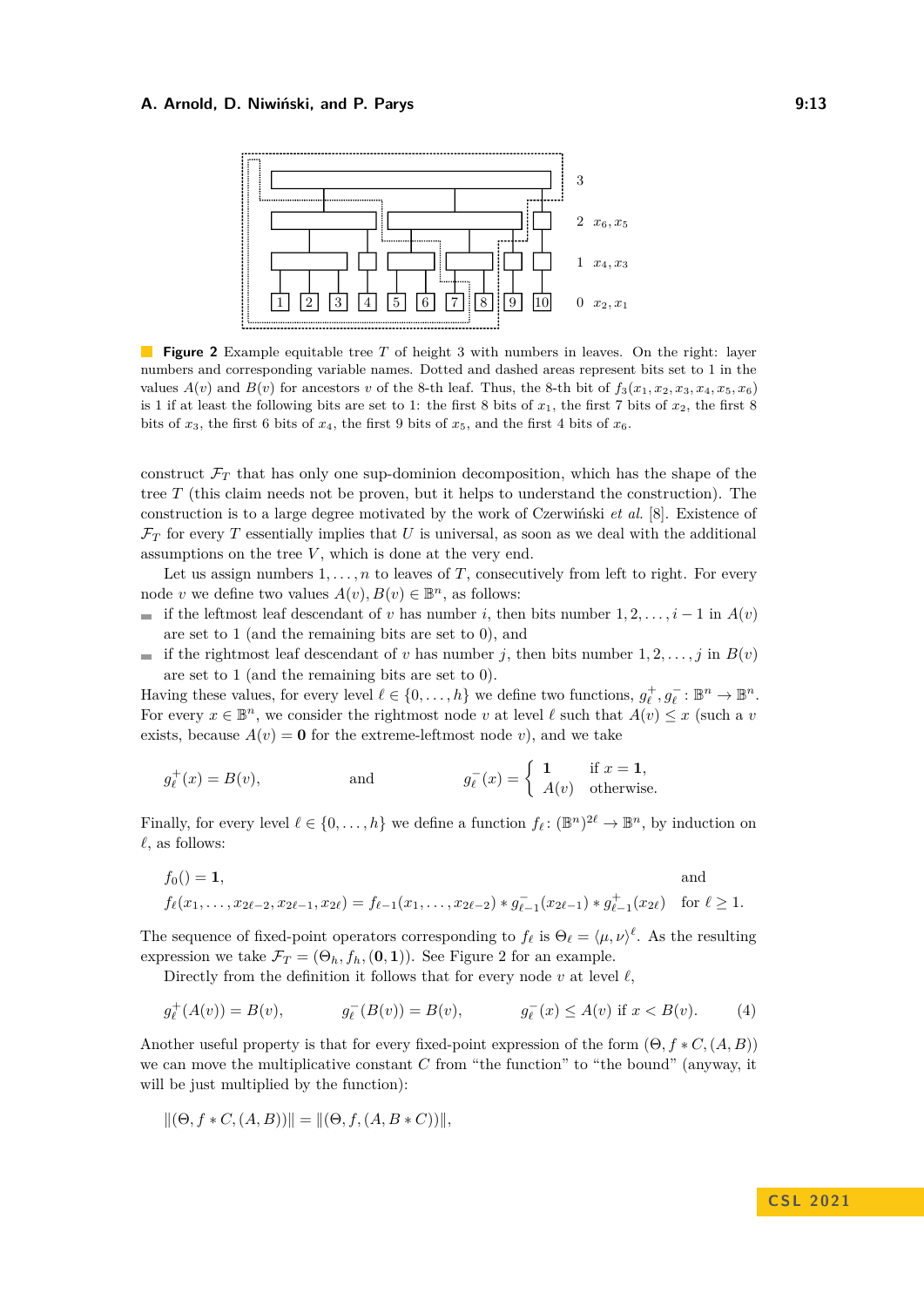### <span id="page-13-0"></span>**9:14 A Quasi-Polynomial Black-Box Algorithm for Fixed Point Evaluation**

<span id="page-13-1"></span>

**Figure 3** Example tree *T* (left) and the corresponding comb *C<sup>T</sup>* (right).

or, more specifically (assuming  $\ell \geq 1$ ),

$$
\|(\Theta_{\ell-1}, (f_{\ell} \upharpoonright^D) \upharpoonright^C, (A, B))\| = \|(\Theta_{\ell-1}, f_{\ell-1}, (A, B * g_{\ell-1}^-(C) * g_{\ell-1}^+(D)))\|.
$$
 (5)

The same holds for the value parameterised by two trees,  $\|\cdot\|_{UV}$ .

Analysing the definition of  $\mathcal{F}_T$ , it is not difficult to prove by induction on  $\ell$  that

 $||(\Theta_{\ell}, f_{\ell}, (\mathbf{0}, B(v)))|| \geq B(v).$ 

for every node  $v$  of  $T$  located at level  $\ell$  (see Appendix [E](#page-22-1) for details). In particular, taking the root of  $T$  as  $v$ , we obtain the following lemma.

<span id="page-13-3"></span> $\blacktriangleright$  **Lemma 5.2.**  $\|\mathcal{F}_T\| = 1$ *.* 

Next, we define trees used on the "inf" side. Namely, for every  $\ell \in \{0, \ldots, h\}$  we define an equitable tree  $C_{\ell}$  ("comb") of height  $\ell$ :

- $C_0 = \langle \rangle,$
- *■*  $C_{\ell} = \langle C_{\ell-1} \rangle$  *for*  $\ell \geq 1$ *, if every node at level*  $\ell-1$  *in <i>T* has at most one child, and
- $C_\ell = \langle C_{\ell-1}, S_{\ell-1} \rangle$  for  $\ell \geq 1$ , if some node at level  $\ell-1$  in *T* has at least two children, where  $S_{\ell-1}$  is the (unique) tree of height  $\ell-1$  having exactly one leaf.

Moreover, we define  $C_T = C_h$ . See Figure [3](#page-13-0) for an illustration. Notice that the information about *T* is "shifted by one level" in  $C_T$ ; in particular  $C_1$  always equals  $\langle \langle \rangle \rangle$  (leaves of *T* have no children), and the shape of *C<sup>T</sup>* does not depend on the fact whether or not the root of *T* has at least two children. Attention: trees  $C_\ell$  and  $S_\ell$  defined here should not be confused with universal trees  $C_{n,h}$  and  $S_{n,h}$  defined earlier.

It is easy to see by induction on  $\ell \in \{1, \ldots, h\}$  that the width of  $C_{\ell}$  plus the number of nodes of *T* at level  $\ell - 1$  is at most  $n + 1$ . In particular, the width of  $C_T$  is at most *n*.

For a node *v* of *T* we write  $T(v)$  for the subtree of *T* starting at *v*.

<span id="page-13-4"></span>▶ **Lemma 5.3.** *Let U be an equitable tree of height*  $\ell \in \{0, \ldots, h\}$ *, and let v be a node of T* located at level  $\ell$ . If  $T(v)$  does not embed in U, then  $\|(\Theta_{\ell}, f_{\ell}, (A(v), B(v)))\|_{U, C_{\ell}} < B(v)$ . If *additionally v has at most one child, then*  $\|(\Theta_{\ell}, f_{\ell}, (A(v), B(v)))\|_{U, C_{\ell}} \leq A(v)$ *.* 

**Proof.** The proof is by induction on  $\ell$ . For  $\ell = 0$  the node *v* is a leaf, so surely  $T(v)$  (i.e.,  $\langle \rangle$ ) embeds in *U*; there is nothing to prove.

Suppose now that  $\ell \geq 1$ . Let  $\Theta'_{\ell} = \langle \nu \rangle \cdot \langle \mu, \nu \rangle^{l-1}$  and let  $U = \langle U_1, \ldots, U_p \rangle$ . We first prove that for every child *c* of *v* and for every  $U' \in \{U_1, \ldots, U_p\}$ ,

<span id="page-13-2"></span>
$$
\|(\Theta_{\ell}', f_{\ell} \rvert^{A(c)}, (A(c), B(v)))\|_{U', C_{\ell}} \leq \begin{cases} B(c) & \text{if } T(c) \text{ embeds in } U',\\ A(c) & \text{otherwise.} \end{cases}
$$
(6)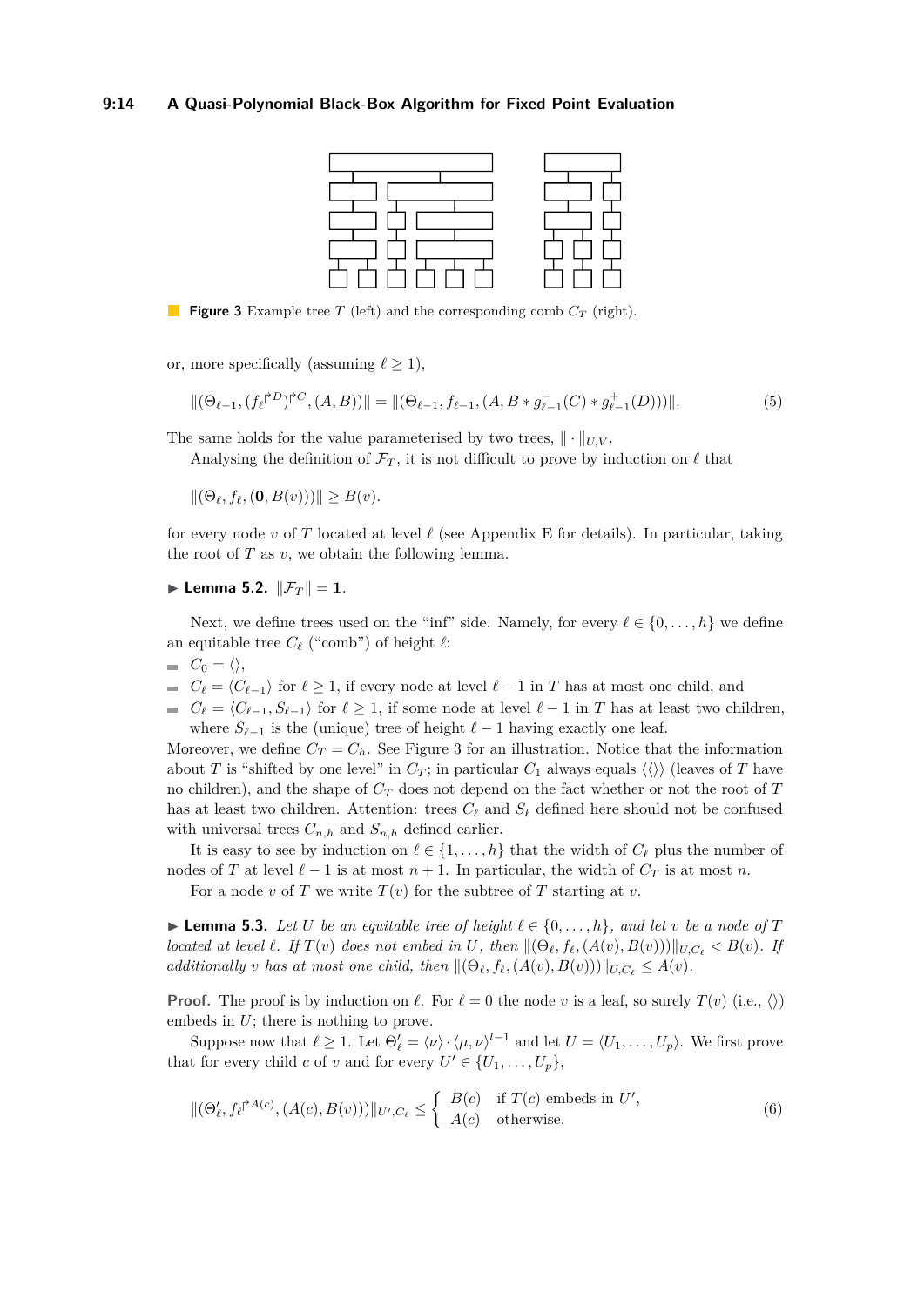Denote  $E = ||(\Theta'_{\ell}, f_{\ell} |^{\lambda_{A(c)}}, (A(c), B(v)))||_{U', C_{\ell}}$ . Let

<span id="page-14-0"></span>
$$
B_1 = ||(\Theta_{\ell-1}, (f_{\ell} \upharpoonright^{A(c)})^{\upharpoonright B(v)}, (A(c), B(v)))||_{U', C_{\ell-1}} \quad \text{and} \quad (7)
$$

<span id="page-14-1"></span>
$$
B_2 = ||(\Theta_{\ell-1}, (f_{\ell} \rvert^{A(c)})^{\dagger B_1}, (A(c), B_1))||_{U', S_{\ell-1}}.
$$
\n(8)

By definition, *E* equals *B*<sub>1</sub> when  $C_{\ell} = \langle C_{\ell-1} \rangle$ , and equals *B*<sub>2</sub> when  $C_{\ell} = \langle C_{\ell-1}, S_{\ell-1} \rangle$ . Because  $g_{\ell-1}^-(B(v)) = B(v) \geq B(c)$  and  $g_{\ell-1}^+(A(c)) = B(c)$  (cf. Equalities [\(4\)](#page-12-1)), we can simplify Equalities [\(7\)](#page-14-0) and [\(8\)](#page-14-1) (using also Equality [\(5\)](#page-13-1)) to

<span id="page-14-2"></span>
$$
B_1 = ||(\Theta_{\ell-1}, f_{\ell-1}, (A(c), B(c)))||_{U', C_{\ell-1}}, \qquad \text{and} \qquad (9)
$$

<span id="page-14-3"></span>
$$
B_2 = ||(\Theta_{\ell-1}, f_{\ell-1}, (A(c), B(c) * g_{\ell-1}^-(B_1)))||_{U', S_{\ell-1}}.
$$
\n
$$
(10)
$$

We now have three cases.

First, suppose that  $T(c)$  embeds in U'. In this case  $B_2 \leq B_1 \leq B(c)$  by Lemma [4.6](#page-10-1) and Equalities [\(8\)](#page-14-1) and [\(9\)](#page-14-2), so  $E \leq B(c)$  (no matter whether *E* equals  $B_1$  or  $B_2$ ).

Next, suppose that  $T(c)$  does not embed in  $U'$  and that  $C_{\ell} = \langle C_{\ell-1} \rangle$ . By definition of  $C_{\ell}$  this means that *c* (and every other node at level  $\ell - 1$ ) has at most one child. Thus, the induction hypothesis implies that  $\|(\Theta_{\ell-1}, f_{\ell-1}, (A(c), B(c)))\|_{U', C_{\ell-1}} \leq A(c)$ , that is,  $E = B_1 \leq A(c)$  (by Equality [\(9\)](#page-14-2)).

Finally, suppose that  $T(c)$  does not embed in  $U'$ , but  $C_{\ell} = \langle C_{\ell-1}, S_{\ell-1} \rangle$ . In this case the induction hypothesis implies that  $\|(\Theta_{\ell-1}, f_{\ell-1}, (A(c), B(c)))\|_{U', C_{\ell-1}} < B(c)$ , that is,  $B_1 < B(c)$  (by Equality [\(9\)](#page-14-2)). Then  $g_{\ell-1}^-(B_1) \leq A(c)$  (cf. Equalities [\(4\)](#page-12-1)), so  $E = B_2 \leq A(c)$ by Lemma [4.6](#page-10-1) and Equality [\(10\)](#page-14-3). This finishes the proof of Inequality [\(6\)](#page-13-2).

Recall now that  $\|(\Theta_{\ell}, f_{\ell}, (A(v), B(v)))\|_{U,C_{\ell}}$  is defined as  $A_p$ , where  $A_j = \|(\Theta'_{\ell}, f_{\ell} | A_{j-1}, A_{j-1})\|_{U,C_{\ell}}$  $(A_{j-1}, B(v))\|_{U_j, C_\ell}$  for  $j \in \{1, \ldots, p\}$  and  $A_0 = A(v)$ . Notice that  $A_0$  equals  $A(c)$  for the leftmost child *c* of *v*. If  $A_{j-1} \leq A(c)$  for some child *c* of *v*, by monotonicity we have  $A_j \leq ||(\Theta'_\ell, f_\ell^{\uparrow A(c)}, (A(c), B(v)))||_{U_j, C_\ell}$ , so we can apply Inequality [\(6\)](#page-13-2). If  $A_{j-1} \leq A(c)$  and *T*(*c*) does not embed in *U<sub>j</sub>*, we obtain that  $A_j \leq A(c)$  as well. Contrarily, if  $A_{j-1} \leq A(c)$ and  $T(c)$  embeds in  $U_j$ , we obtain that  $A_j \leq B(c) = A(c')$ , where *c*' is the right sibling of *c*. We know that  $T(v)$  does not embed in U, so  $\|(\Theta_\ell, f_\ell, (A(v), B(v)))\|_{U, C_\ell} = A_p \leq A(c)$  for some child *c* of *v* (this is the first child that "could not be embedded"), and  $A(c) < B(v)$ , as required in the thesis. If moreover  $v$  has exactly one child (i.e.,  $c$  is the only child of  $v$ ), then  $A(c) = A(v).$ 

<span id="page-14-4"></span> $\triangleright$  **Corollary 5.4.** Let U, V be equitable trees of height h. If  $\|\mathcal{F}_T\|_{U,V} = \|\mathcal{F}_T\|$  and  $C_T$  embeds in V, then T embeds in U. If  $\|\widetilde{\mathcal{F}}_T\|_{U,V} = \|\widetilde{\mathcal{F}}_T\|$  and  $C_T$  embeds in U, then T embeds in V.

**Proof.** For the first part, by Lemmata [5.2](#page-13-3) and [4.8](#page-10-2) we have  $\mathbf{1} = \|\mathcal{F}_T\| = \|\mathcal{F}_T\|_{U,V} \le \|\mathcal{F}_T\|_{U,C_T}$ , that is,  $\|\mathcal{F}_T\|_{U,C_T} = 1$ . But Lemma [5.3](#page-13-4) (where as *v* we take the root of *T*) allows  $\|\mathcal{F}_T\|_{U,C_T}$ to be **1** only if *T* embeds in *U*. The second part is a consequence of the first part and of the equalities  $\Vert \widetilde{\mathcal{F}}_T \Vert = \overline{\Vert \mathcal{F}_T \Vert}$  (Proposition [2.4\)](#page-3-2) and  $\Vert \widetilde{\mathcal{F}}_T \Vert_{U,V} = \overline{\Vert \mathcal{F}_T \Vert_{V,U}}$  (Lemma [4.7\)](#page-10-0).

We now finish the proof of (Point [\(1\)](#page-11-2) of) Theorem [5.1.](#page-11-0) From this point, the tree *T* is no longer fixed. Recall that we have two equitable trees  $U, V$  of height  $h \geq 1$ , and we assume that  $\|\mathcal{F}\|_{UV} = \|\mathcal{F}\|$  for all fixed-point expressions of the form  $\mathcal{F} = (\Theta, f, (\mathbf{0}, \mathbf{1}))$ . where  $|\Theta|_{\mu} = |\Theta|_{\nu} = h$ . The goal is to prove that *U* and *V* are  $(n, h)$ -universal, that is, every equitable tree *T* of height *h* and width at most *n* can be embedded in *U* and *V* .

The difficulty is that in order to prove that a tree *T* embeds in *U*, we already need to know that some tree, namely  $C_T$ , embeds in  $V$ , and in order to prove that a tree  $T$  embeds in *V*, we already need to know that some tree, namely  $C_T$ , embeds in *U* (cf. Corollary [5.4\)](#page-14-4). In order to deal with this circular dependency, we argue that *C<sup>T</sup>* is "simpler" than *T*. To compare these trees, we introduce a parameter called a stick length.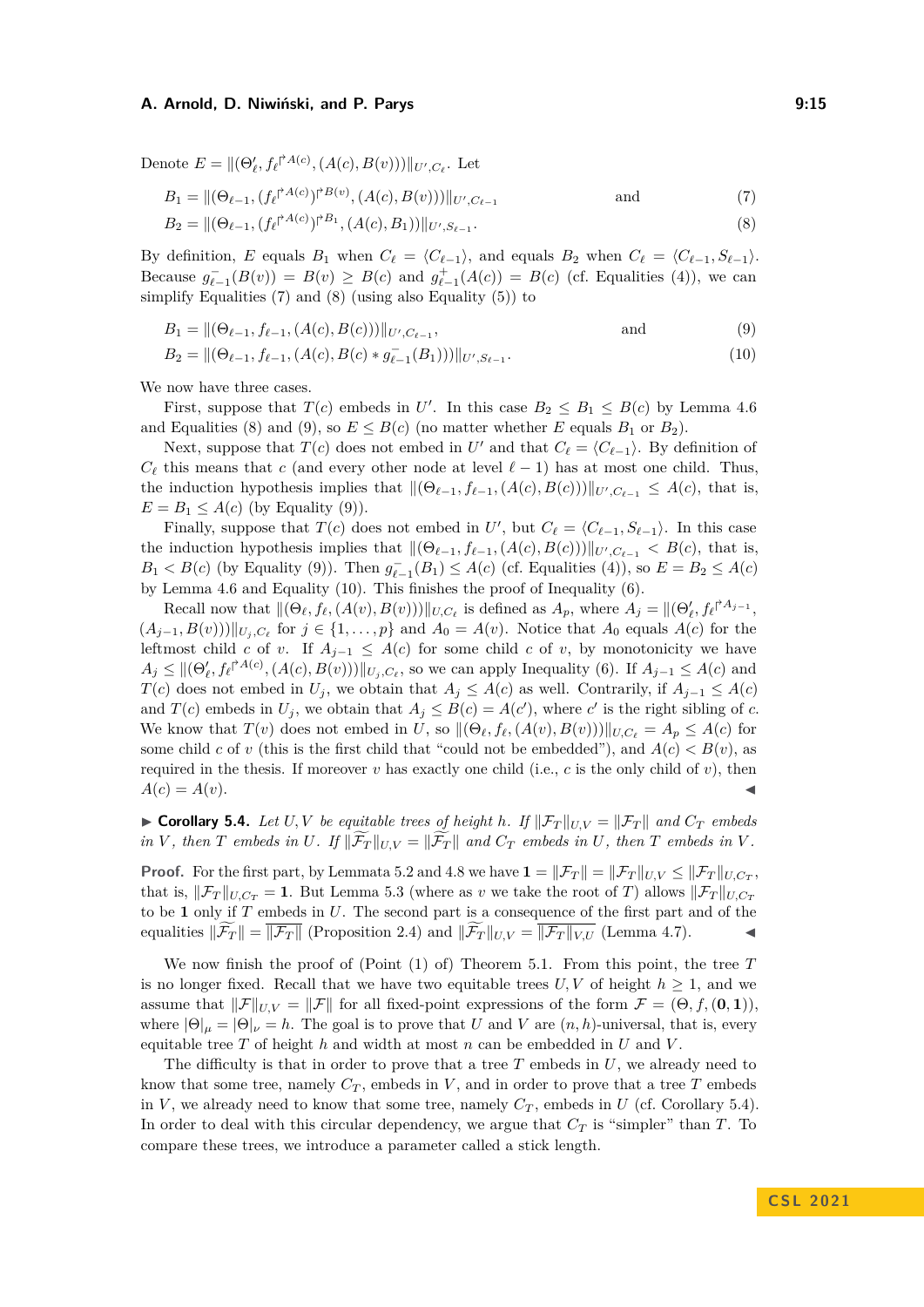### **9:16 A Quasi-Polynomial Black-Box Algorithm for Fixed Point Evaluation**

The *stick length* of an equitable tree *T* of height *h* is the greatest number  $s \in \{0, \ldots, h\}$ such that all nodes at levels 0*,* 1*, . . . , s* have at most one child. We prove by induction on  $h - s$  that every equitable tree *T* of height *h*, width at most *n*, and stick length *s* embeds in *U* and in *V* .

The only tree *T* of height *h* and stick length  $s = h$  is  $S_h$  (a single branch); it clearly embeds in every tree of height *h*, in particular in *U* and in *V* .

For an induction step, consider an equitable tree *T* of height *h*, width at most *n*, and stick length  $s < h$ . Recall that the corresponding tree  $C_T$  has height *h* and width at most *n*. It is also easy to see that it has stick length  $s + 1$  (if all nodes at some level  $\ell$  in *T* have at most one child, then all nodes at level  $\ell + 1$  in  $C_T$  have at most one child). Thus,  $C_T$ embeds in *U* and in *V* by the induction hypothesis. If *T* has width *n*, it embeds in *U* and in *V* by Corollary [5.4,](#page-14-4) as required. If the width is smaller, we consider the tree  $T'$  of width  $n$ obtained from *T* by attaching an appropriate number of trees *Sh*−<sup>1</sup> directly below the root. This tree also has stick length *s*, height *h*, and is equitable, so it embeds in *U* and in *V* by the above, and hence *T* embeds as well.

<span id="page-15-2"></span> $\triangleright$  Remark 5.5. Theorem [5.1](#page-11-0) can be strengthened in the following way: it is enough to assume that the equalities  $\|\mathcal{F}\|_{UV} = \|\mathcal{F}\|$  and  $\|\mathcal{F}\|_{U} = \|\mathcal{F}\|$  hold for those monotonic functions *f*, where every output bit is a logical OR or a logical AND of some input bits. Indeed, all functions constructed in the proof are of this kind. This makes a connection with parity games (cf. Introduction).

### **6 Conclusion**

It is well known that a nested fixed point like  $\mu x.\nu y.\mu x.f(x, y, z)$  can be computed by a formula

 $\mu^{\gamma}z.\nu^{\beta}y.\mu^{\alpha}x.f(x,y,z),$ 

for sufficiently large ordinals  $\alpha, \beta, \gamma$ , where  $\theta^n x$  means that only  $\eta$  iterations of a fixed point  $\theta x$  are computed (cf. e.g. [\[27\]](#page-17-13)). Our algorithms refine this idea in two ways: the iterations follow a more subtle tree structure, and moreover they are combined with narrowing the scope according to the nested  $A + B * f$  pattern. In the asymmetric case, the restrictions apply only to one kind of fixed points, but the complexity – somewhat surprisingly – actually improves as we eventually compute a single fixed point (albeit of a larger system).

Our black-box algorithms, when adapted to parity games, match the best complexity known so far, but do not improve it. Our lower bound, in view of Remark [5.5,](#page-15-2) gives an evidence that in the algorithm by Jurdziński and Morvan [\[19\]](#page-17-2) the use of (not others but) universal trees is indeed necessary.

This may suggest that any polynomial algorithm for parity games – if it exists – should involve some other structure of the game, which remains to be discovered. On the other hand, it is an intriguing question if the lower bound can be strengthen to an "absolute" lower bound for the number of queries, like the aforementioned (almost) quadratic lower bound [\[24\]](#page-17-0). A recently developed theory around the complexity of computing the Nash equilibria [\[9\]](#page-16-13) warns us that some problems in  $\mathsf{NP} \cap \mathsf{co}\text{-}\mathsf{NP}$  may be hard.

#### **References**

<span id="page-15-0"></span>**<sup>1</sup>** André Arnold and Damian Niwiński. *Rudiments of µ-Calculus*. Studies in Logic and the Foundations of Mathematics. Elsevier, 2001.

<span id="page-15-1"></span>**<sup>2</sup>** Julien Bernet, David Janin, and Igor Walukiewicz. Permissive strategies: from parity games to safety games. *RAIRO Theor. Informatics Appl.*, 36(3):261–275, 2002. [doi:10.1051/ita:](https://doi.org/10.1051/ita:2002013) [2002013](https://doi.org/10.1051/ita:2002013).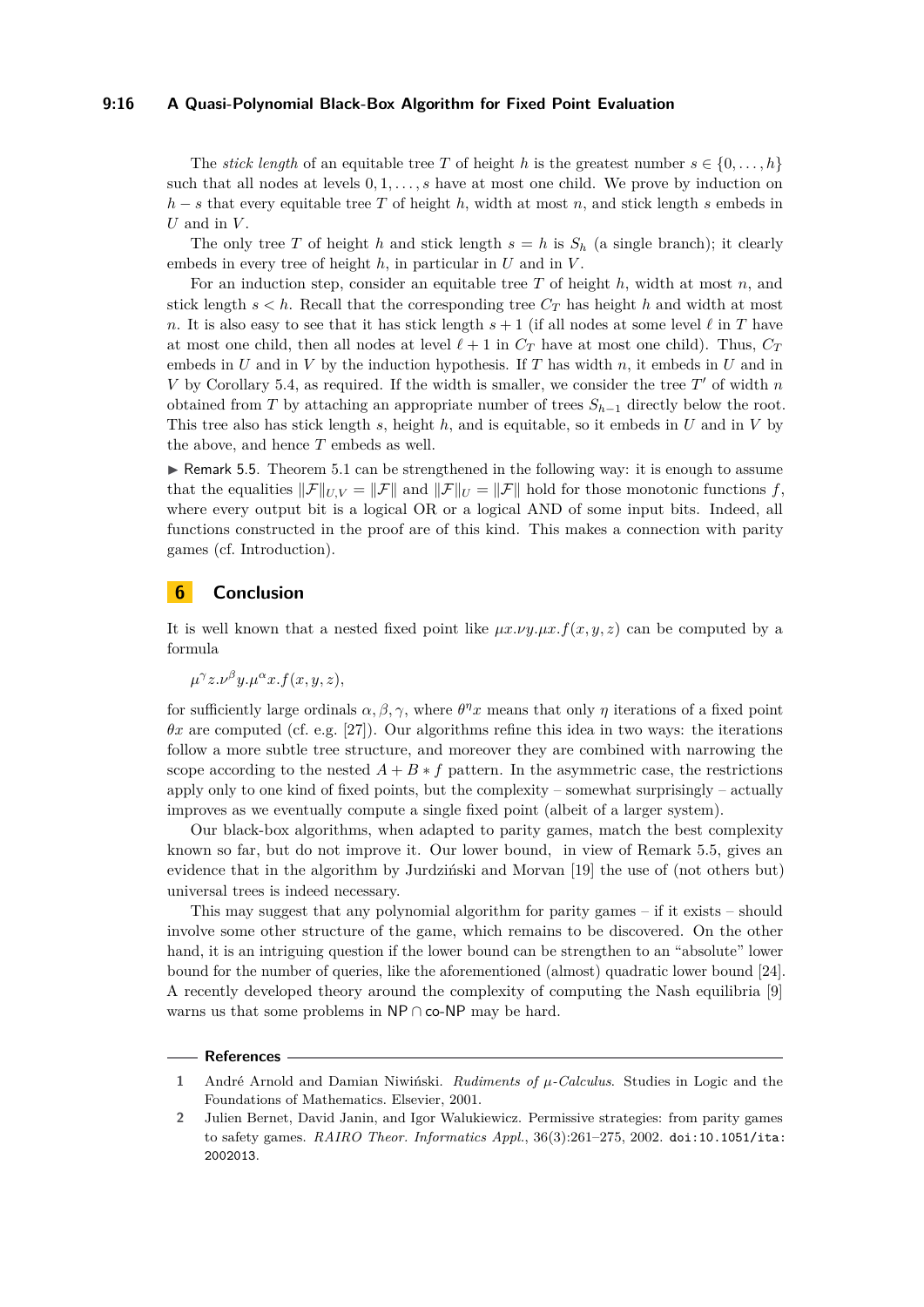### **A. Arnold, D. Niwiński, and P. Parys 6. Eq. 20. Eq. 20. Armore 1.17**

- <span id="page-16-12"></span>**3** Mikołaj Bojańczyk and Wojciech Czerwiński. *An automata toolbox*. Informal lecture notes, 2018. URL: <https://www.mimuw.edu.pl/~bojan/upload/reduced-may-25.pdf>.
- <span id="page-16-2"></span>**4** Anca Browne, Edmund M. Clarke, Somesh Jha, David E. Long, and Wilfredo R. Marrero. An improved algorithm for the evaluation of fixpoint expressions. *Theor. Comput. Sci.*, 178(1-2):237–255, 1997. [doi:10.1016/S0304-3975\(96\)00228-9](https://doi.org/10.1016/S0304-3975(96)00228-9).
- <span id="page-16-3"></span>**5** Cristian S. Calude, Sanjay Jain, Bakhadyr Khoussainov, Wei Li, and Frank Stephan. Deciding parity games in quasipolynomial time. In Hamed Hatami, Pierre McKenzie, and Valerie King, editors, *Proceedings of the 49th Annual ACM SIGACT Symposium on Theory of Computing, STOC 2017, Montreal, QC, Canada, June 19-23, 2017*, pages 252–263. ACM, 2017. [doi:10.1145/3055399.3055409](https://doi.org/10.1145/3055399.3055409).
- <span id="page-16-10"></span>**6** Krishnendu Chatterjee, Wolfgang Dvořák, Monika Henzinger, and Alexander Svozil. Quasipolynomial set-based symbolic algorithms for parity games. In Gilles Barthe, Geoff Sutcliffe, and Margus Veanes, editors, *LPAR-22. 22nd International Conference on Logic for Programming, Artificial Intelligence and Reasoning, Awassa, Ethiopia, 16-21 November 2018*, volume 57 of *EPiC Series in Computing*, pages 233–253. EasyChair, 2018. URL: <http://www.easychair.org/publications/paper/L8b1>.
- <span id="page-16-9"></span>**7** Thomas Colcombet and Nathanaël Fijalkow. Universal graphs and good for games automata: New tools for infinite duration games. In Mikołaj Bojańczyk and Alex Simpson, editors, *Foundations of Software Science and Computation Structures - 22nd International Conference, FOSSACS 2019, Held as Part of the European Joint Conferences on Theory and Practice of Software, ETAPS 2019, Prague, Czech Republic, April 6-11, 2019, Proceedings*, volume 11425 of *Lecture Notes in Computer Science*, pages 1–26. Springer, 2019. [doi:10.1007/](https://doi.org/10.1007/978-3-030-17127-8_1) [978-3-030-17127-8\\_1](https://doi.org/10.1007/978-3-030-17127-8_1).
- <span id="page-16-7"></span>**8** Wojciech Czerwiński, Laure Daviaud, Nathanaël Fijalkow, Marcin Jurdziński, Ranko Lazić, and Paweł Parys. Universal trees grow inside separating automata: Quasi-polynomial lower bounds for parity games. In Timothy M. Chan, editor, *Proceedings of the Thirtieth Annual ACM-SIAM Symposium on Discrete Algorithms, SODA 2019, San Diego, California, USA, January 6-9, 2019*, pages 2333–2349. SIAM, 2019. [doi:10.1137/1.9781611975482.142](https://doi.org/10.1137/1.9781611975482.142).
- <span id="page-16-13"></span>**9** Constantinos Daskalakis, Paul W. Goldberg, and Christos H. Papadimitriou. The complexity of computing a Nash equilibrium. *Commun. ACM*, 52(2):89–97, 2009. [doi:10.1145/1461928.](https://doi.org/10.1145/1461928.1461951) [1461951](https://doi.org/10.1145/1461928.1461951).
- <span id="page-16-0"></span>**10** E. Allen Emerson and Charanjit S. Jutla. Tree automata, mu-calculus and determinacy (extended abstract). In *32nd Annual Symposium on Foundations of Computer Science, San Juan, Puerto Rico, 1-4 October 1991*, pages 368–377. IEEE Computer Society, 1991. [doi:10.1109/SFCS.1991.185392](https://doi.org/10.1109/SFCS.1991.185392).
- <span id="page-16-1"></span>**11** E. Allen Emerson, Charanjit S. Jutla, and A. Prasad Sistla. On model checking for the *µ*-calculus and its fragments. *Theor. Comput. Sci.*, 258(1-2):491–522, 2001. [doi:10.1016/](https://doi.org/10.1016/S0304-3975(00)00034-7) [S0304-3975\(00\)00034-7](https://doi.org/10.1016/S0304-3975(00)00034-7).
- <span id="page-16-4"></span>**12** John Fearnley, Sanjay Jain, Sven Schewe, Frank Stephan, and Dominik Wojtczak. An ordered approach to solving parity games in quasi polynomial time and quasi linear space. In Hakan Erdogmus and Klaus Havelund, editors, *Proceedings of the 24th ACM SIGSOFT International SPIN Symposium on Model Checking of Software, Santa Barbara, CA, USA, July 10-14, 2017*, pages 112–121. ACM, 2017. [doi:10.1145/3092282.3092286](https://doi.org/10.1145/3092282.3092286).
- <span id="page-16-5"></span>**13** Hugo Gimbert and Rasmus Ibsen-Jensen. A short proof of correctness of the quasi-polynomial time algorithm for parity games. *CoRR*, abs/1702.01953, 2017. [arXiv:1702.01953](http://arxiv.org/abs/1702.01953).
- <span id="page-16-6"></span>**14** Daniel Hausmann and Lutz Schröder. Computing nested fixpoints in quasipolynomial time. *CoRR*, abs/1907.07020v2, 2019. [arXiv:1907.07020v2](http://arxiv.org/abs/1907.07020v2).
- <span id="page-16-8"></span>**15** Daniel Hausmann and Lutz Schröder. Quasipolynomial computation of nested fixpoints. *CoRR*, abs/1907.07020v3, 2020. [arXiv:1907.07020v3](http://arxiv.org/abs/1907.07020v3).
- <span id="page-16-11"></span>**16** Marcin Jurdziński. Deciding the winner in parity games is in UP ∩ co-UP. *Inf. Process. Lett.*, 68(3):119–124, 1998. [doi:10.1016/S0020-0190\(98\)00150-1](https://doi.org/10.1016/S0020-0190(98)00150-1).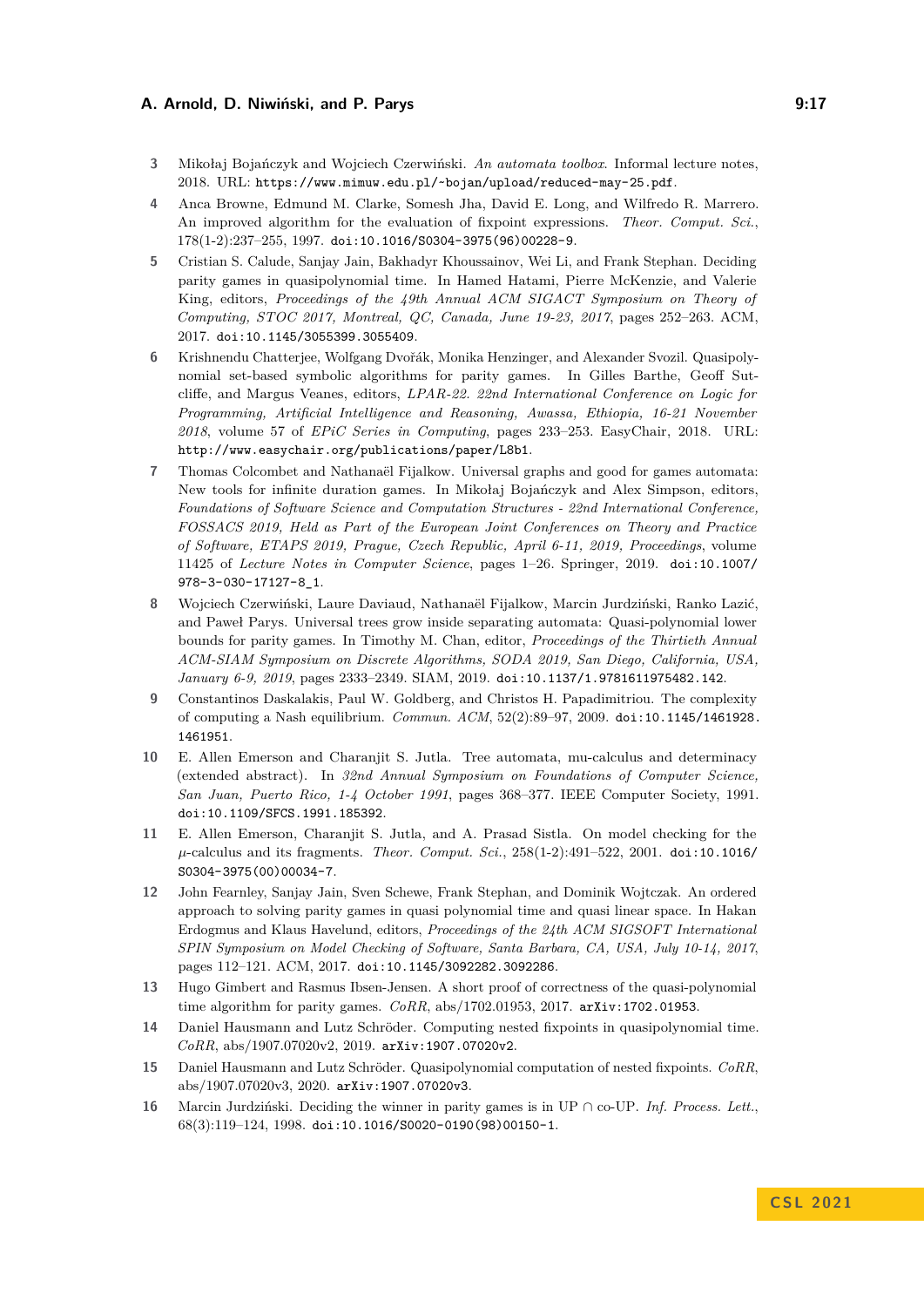### **9:18 A Quasi-Polynomial Black-Box Algorithm for Fixed Point Evaluation**

- <span id="page-17-12"></span>**17** Marcin Jurdziński. Small progress measures for solving parity games. In Horst Reichel and Sophie Tison, editors, *STACS 2000, 17th Annual Symposium on Theoretical Aspects of Computer Science, Lille, France, February 2000, Proceedings*, volume 1770 of *Lecture Notes in Computer Science*, pages 290–301. Springer, 2000. [doi:10.1007/3-540-46541-3\\_24](https://doi.org/10.1007/3-540-46541-3_24).
- <span id="page-17-1"></span>**18** Marcin Jurdziński and Ranko Lazić. Succinct progress measures for solving parity games. In *32nd Annual ACM/IEEE Symposium on Logic in Computer Science, LICS 2017, Reykjavik, Iceland, June 20-23, 2017*, pages 1–9. IEEE Computer Society, 2017. [doi:10.1109/LICS.2017.](https://doi.org/10.1109/LICS.2017.8005092) [8005092](https://doi.org/10.1109/LICS.2017.8005092).
- <span id="page-17-2"></span>**19** Marcin Jurdziński and Rémi Morvan. A universal attractor decomposition algorithm for parity games. *CoRR*, abs/2001.04333, 2020. [arXiv:2001.04333](http://arxiv.org/abs/2001.04333).
- <span id="page-17-9"></span>**20** Marcin Jurdziński, Mike Paterson, and Uri Zwick. A deterministic subexponential algorithm for solving parity games. In *Proceedings of the Seventeenth Annual ACM-SIAM Symposium on Discrete Algorithms, SODA 2006, Miami, Florida, USA, January 22-26, 2006*, pages 117–123. ACM Press, 2006. URL: <http://dl.acm.org/citation.cfm?id=1109557.1109571>.
- <span id="page-17-3"></span>**21** Karoliina Lehtinen. A modal  $\mu$  perspective on solving parity games in quasi-polynomial time. In Anuj Dawar and Erich Grädel, editors, *Proceedings of the 33rd Annual ACM/IEEE Symposium on Logic in Computer Science, LICS 2018, Oxford, UK, July 09-12, 2018*, pages 639–648. ACM, 2018. [doi:10.1145/3209108.3209115](https://doi.org/10.1145/3209108.3209115).
- <span id="page-17-4"></span>**22** Karoliina Lehtinen, Sven Schewe, and Dominik Wojtczak. Improving the complexity of Parys' recursive algorithm. *CoRR*, abs/1904.11810, 2019. [arXiv:1904.11810](http://arxiv.org/abs/1904.11810).
- <span id="page-17-6"></span>**23** Robert McNaughton. Infinite games played on finite graphs. *Ann. Pure Appl. Logic*, 65(2):149– 184, 1993. [doi:10.1016/0168-0072\(93\)90036-D](https://doi.org/10.1016/0168-0072(93)90036-D).
- <span id="page-17-0"></span>**24** Paweł Parys. Some results on complexity of *µ*-calculus evaluation in the black-box model. *RAIRO - Theor. Inf. and Applic.*, 47(1):97–109, 2013. [doi:10.1051/ita/2012030](https://doi.org/10.1051/ita/2012030).
- <span id="page-17-5"></span>**25** Paweł Parys. Parity games: Zielonka's algorithm in quasi-polynomial time. In Peter Rossmanith, Pinar Heggernes, and Joost-Pieter Katoen, editors, *44th International Symposium on Mathematical Foundations of Computer Science, MFCS 2019, August 26-30, 2019, Aachen, Germany*, volume 138 of *LIPIcs*, pages 10:1–10:13. Schloss Dagstuhl - Leibniz-Zentrum für Informatik, 2019. [doi:10.4230/LIPIcs.MFCS.2019.10](https://doi.org/10.4230/LIPIcs.MFCS.2019.10).
- <span id="page-17-8"></span>**26** Helmut Seidl. Fast and simple nested fixpoints. *Inf. Process. Lett.*, 59(6):303–308, 1996. [doi:10.1016/0020-0190\(96\)00130-5](https://doi.org/10.1016/0020-0190(96)00130-5).
- <span id="page-17-13"></span>**27** Igor Walukiewicz. Monadic second order logic on tree-like structures. In Claude Puech and Rüdiger Reischuk, editors, *STACS 96, 13th Annual Symposium on Theoretical Aspects of Computer Science, Grenoble, France, February 22-24, 1996, Proceedings*, volume 1046 of *Lecture Notes in Computer Science*, pages 401–413. Springer, 1996. [doi:10.1007/3-540-60922-9\\_33](https://doi.org/10.1007/3-540-60922-9_33).
- <span id="page-17-10"></span>**28** Shipei Zhang, Oleg Sokolsky, and Scott A. Smolka. On the parallel complexity of model checking in the modal mu-calculus. In *Proceedings of the Ninth Annual Symposium on Logic in Computer Science (LICS '94), Paris, France, July 4-7, 1994*, pages 154–163. IEEE Computer Society, 1994. [doi:10.1109/LICS.1994.316075](https://doi.org/10.1109/LICS.1994.316075).
- <span id="page-17-7"></span>**29** Wiesław Zielonka. Infinite games on finitely coloured graphs with applications to automata on infinite trees. *Theor. Comput. Sci.*, 200(1-2):135–183, 1998. [doi:10.1016/S0304-3975\(98\)](https://doi.org/10.1016/S0304-3975(98)00009-7) [00009-7](https://doi.org/10.1016/S0304-3975(98)00009-7).

### <span id="page-17-11"></span>**A Proof of Proposition [2.3](#page-3-0)**

▶ **Proposition 2.3.** *If*  $A \le C \le ||(\Theta, f, (A, B))|| \le D \le B$ *, then* 

 $\|(\Theta, f, (A, B))\| = \|(\Theta, f, (C, D))\|.$ 

**Proof.** The proof is by induction on the length of Θ.

In the base case of  $\Theta = \langle \rangle$ , the thesis amounts to  $A + B * f() = C + D * f($ , assuming that  $A \leq C \leq A + B * f$   $\geq D \leq B$ . But we have that  $B * f$   $\geq A + B * f$   $\geq D$  and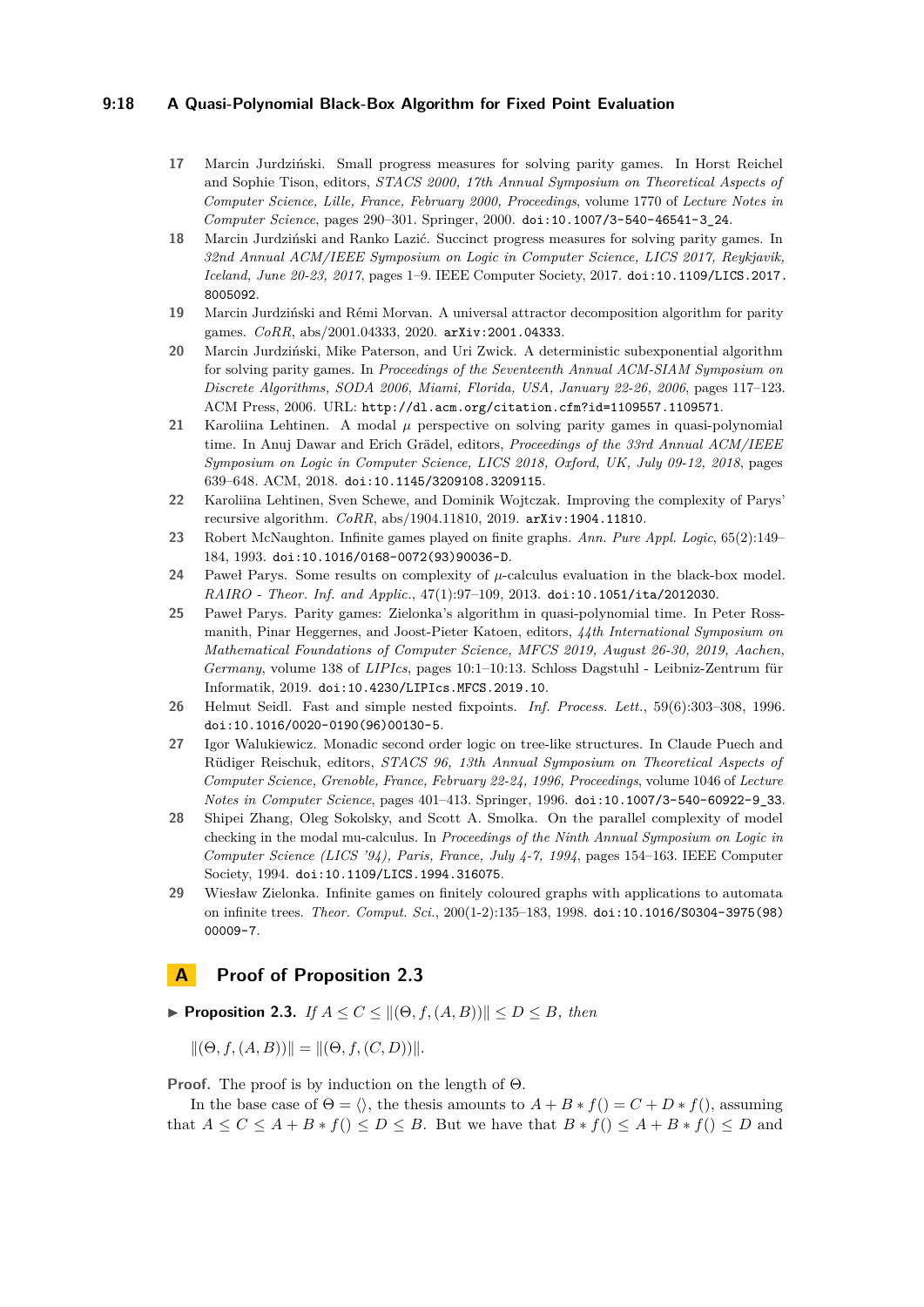$B * f() \leq f()$ , which implies that  $B * f() \leq D * f()$ . Since moreover  $A \leq C$ , we obtain that  $A + B * f() \leq C + D * f()$ . The converse inequality  $A + B * f() \geq C + D * f()$  can be proven analogously.

Suppose now that  $\Theta = \langle \theta \rangle \cdot \Theta'$ . Let  $E = ||(\Theta, f, (A, B))||$ . Then  $E = \theta x \cdot g(x)$  where  $g(x) =$  $\|(\Theta', f^{\dagger x}, (A, B))\|$ . By Proposition [2.2](#page-3-1) it follows that  $A \leq g(x) \leq B$  for all  $x \in \mathbb{B}^n$ , which due to the inequalities  $A \leq C$  and  $D \leq B$  implies that  $A \leq C * q(x) \leq q(x) \leq D + q(x) \leq B$ . By the induction hypothesis,

$$
g(x) = ||(\Theta', f^{\uparrow x}, (A, B))|| = ||(\Theta', f^{\uparrow x}, (C * g(x), D + g(x)))||.
$$

Let  $h(x, y) = ||(\Theta', f^{\uparrow x}, (C * g(y), D + g(y)))||$ , so that  $h(x, x) = g(x)$ . By Equality [\(3\)](#page-2-0),  $E = \theta x. g(x) = \theta y. \theta x. h(x, y)$ , so  $E = \theta x. h(x, E)$ . Recalling that  $g(E) = E$ , by assumption we have that  $C \leq g(E) \leq D$ . Unravelling the definition of *h* in  $E = \theta x \cdot h(x, E)$ , we obtain that

$$
E = \theta x. ||(\Theta', f^{\uparrow x}, (C * g(E), D + g(E)))|| = \theta x. ||(\Theta', f^{\uparrow x}, (C, D))|| = ||(\Theta, f, (C, D))||,
$$

as required.

### <span id="page-18-0"></span>**B Proof of Lemma [3.4](#page-6-0)**

Heading towards a proof of Lemma [3.4,](#page-6-0) we first note an analogue to Proposition [2.2](#page-3-1) and Lemma [4.6,](#page-10-1) which follows by a straightforward induction:

<span id="page-18-2"></span>**Lemma B.1.** *For every fixed-point expression*  $(\Theta, f, (A, B))$  *and for every equitable tree V of height*  $|\Theta|_{\nu}$ *,* 

$$
A \le ||(\Theta, f, (A, B))||_V \le B.
$$

As already mentioned, while proving Lemma [3.4](#page-6-0) we make use of the following simple fact.

<span id="page-18-3"></span>**Proposition B.2.** For a monotone mapping  $f: \mathbb{B}^n \to \mathbb{B}^n$ ,

$$
\mu x.f(x) = \underbrace{f(\dots(f(\mathbf{0}))\dots)}_{n}.
$$

We now generalize Lemma [3.4](#page-6-0) a bit, to a variant suitable for an inductive proof (Lemma [3.4](#page-6-0) follows from Lemma [B.3](#page-18-1) by taking  $A' = A$ :

<span id="page-18-1"></span> $\blacktriangleright$  **Lemma B.3.** *Let*  $(\Theta, f, (A, B))$  *be a fixed-point expression, and let V be an equitable tree of height*  $|\Theta|_{\nu}$ *. If*  $A \leq A' \leq ||(\Theta, f, (A, B))||_{V}$ *, then* 

 $||(\Theta, f, (A, B))||_V = ||(\Theta, f, (A', B))||_{C_{n, |\Theta|_\mu}, V}.$ 

**Proof.** Induction on the length of  $\Theta$ . Let  $h = |\Theta|_\mu$ . For  $\Theta = \langle \rangle$  on the one hand due to  $A \leq A'$  we have

$$
\|(\Theta, f, (A, B))\|_{V} = A + B * f() \le A' + B * f() = \|(\Theta, f, (A', B))\|_{C_{n,h}, V},
$$

and on the other hand due to  $A' \leq ||(\Theta, f, (A, B))||_V$  we have

$$
A' + B * f() \le A + B * f() + B * f() = A + B * f(.)
$$

$$
\lambda
$$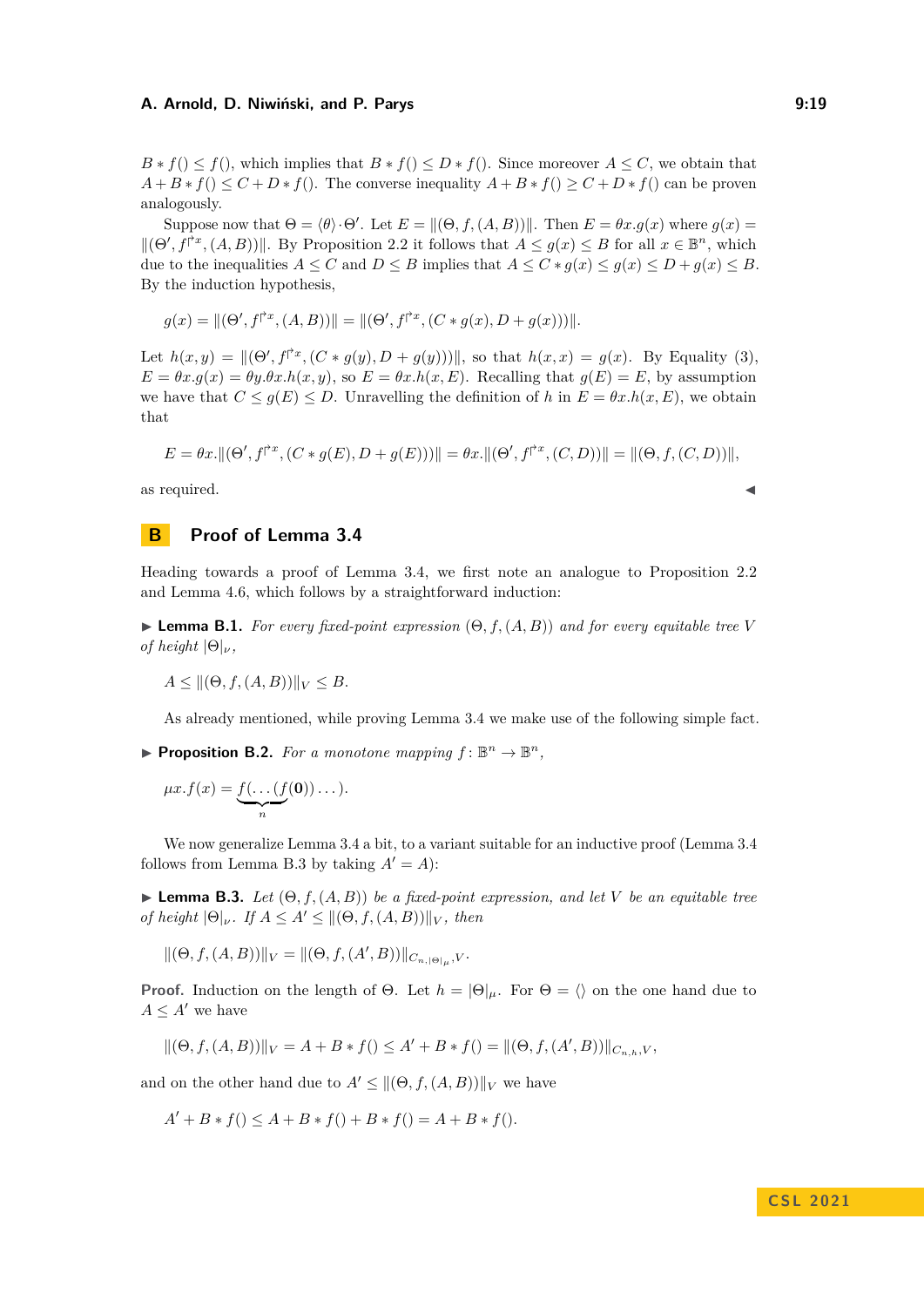#### **9:20 A Quasi-Polynomial Black-Box Algorithm for Fixed Point Evaluation**

Next, suppose that  $\Theta = \langle \nu \rangle \cdot \Theta'$  and  $V = \langle V_1, \ldots, V_p \rangle$ . Let  $B_0 = B'_0 = B$  and for  $j \in \{1, \ldots, p\}$ , let

$$
B_j = \|(\Theta',f^{\uparrow B_{j-1}},(A,B_{j-1}))\|_{V_j}, \qquad \qquad B'_j = \|(\Theta',f^{\uparrow B'_{j-1}},(A',B'_{j-1}))\|_{C_{n,h},V_j}.
$$

Since  $A \leq A' \leq ||(\Theta, f, (A, B))||_V = B_p \leq B_{p-1} \leq \cdots \leq B_0$  (the inequalities between the  $B_j$ 's are by Lemma [B.1\)](#page-18-2), we have by the induction hypothesis

 $B_j = ||(\Theta', f^{\dagger B_{j-1}}, (A', B_{j-1}))||_{C_{n,h}, V_j}.$ 

Thus,  $B_{j-1} = B'_{j-1}$  implies  $B_j = B'_j$ , and since  $B_0 = B'_0 = B$ , we have  $\|(\Theta, f, (A, B))\|_V =$  $B_p = B'_p = ||(\Theta, f, (A', B))||_{C_{n,h},V}.$ 

Finally, suppose that  $\Theta = \langle \mu \rangle \cdot \Theta'$ . Let us define

<span id="page-19-1"></span>
$$
E_0 = \mathbf{0}, \qquad E_j = \|(\Theta', f^{\dagger E_{j-1}}, (A, B))\|_V \qquad \text{for } j \in \{1, \dots, n\}, \qquad \text{and} \tag{11}
$$

<span id="page-19-2"></span>
$$
A'_0 = A', \quad A'_j = ||(\Theta', f^{\dagger A'_{j-1}}, (A'_{j-1}, B))||_{C_{n,h-1},V} \quad \text{for } j \in \{1, \dots, n\}.
$$
 (12)

Let  $E = E_n$ . By Proposition [B.2](#page-18-3) we have  $E = \mu x \cdot ||(\Theta', f^{\dagger x}, (A, B))||_V = ||(\Theta, f, (A, B))||_V$ . Simultaneously, by the definition of  $\|(\Theta, f, (A', B))\|_{C_{n,h},V}$  we have  $\|(\Theta, f, (A', B))\|_{C_{n,h},V} =$ *A*<sup>*n*</sup>. Moreover, by Lemma [4.6](#page-10-1) we have  $A \leq A' = A'_0 \leq A'_1 \leq \cdots \leq A'_n$ , that is,  $A \leq A'_j$  for all  $j \in \{0, \ldots, n\}$ . We now prove by induction on  $j \in \{0, \ldots, n\}$  that  $E_j \leq A'_j \leq E$  (for  $j = n$  we obtain the required equality  $E = E_n = A'_n$ . For  $j = 0$  the inequality boils down to **0**  $\leq$  *A'*  $\leq$  *E*, which holds by assumption. Suppose thus that  $j \in \{1, ..., n\}$  and that  $E_{j-1} \leq A'_{j-1} \leq E$ . By monotonicity and by the induction hypothesis it follows that

$$
E_j \stackrel{(11)}{\leq} ||(\Theta', f^{\uparrow A'_{j-1}}, (A'_{j-1}, B))||_V = ||(\Theta', f^{\uparrow A'_{j-1}}, (A'_{j-1}, B))||_{C_{n,h}, V} = A'_j.
$$

Again by monotonicity and again by the induction hypothesis, since  $A \leq A'_{j-1} \leq E$  $\|(\Theta', f^{\dagger E}, (A, B))\|_{V},$ 

$$
A'_{j} \stackrel{(12)}{\leq} ||(\Theta', f^{\dagger E}, (A'_{j-1}, B))||_{C_{n,h},V} = ||(\Theta', f^{\dagger E}, (A, B))||_{V} = E.
$$

### <span id="page-19-0"></span>**C An explicit definition of the system of equations**

In this section we give an explicit description of the system of equations generated by Algorithm [1](#page-6-1) for  $\|(\Theta, f, (A, B))\|_V$ , where  $|\Theta|_V = h$ . Without loss of generality we may assume that  $\Theta = \langle \mu \rangle \cdot \langle \nu, \mu \rangle^h$ ; to reach such a situation from a general case, one can add additional parameters (quantified by  $\mu$ ) on which f does not depend (and compress neighbouring occurrences of  $\mu$  using Equality [\(3\)](#page-2-0)). Suppose that leaves of *V* are numbered  $1, \ldots, m$  from left to right (where  $m = |V|$ ). For all  $i \in \{1, ..., m\}$  and  $\ell \in \{0, ..., h\}$ , let  $\lambda^{\ell}(i)$  be the least number  $j \in \{0, \ldots, m-1\}$  such that leaves number  $j+1$  and i have the same ancestor at level  $\ell$ , and let  $\rho^{\ell}(i)$  be the greatest number  $j \in \{1, \ldots, m\}$  such that leaves number *i* and *j* have the same ancestor at level  $\ell$  (in particular,  $\lambda^0(i) = i - 1$  and  $\rho^0(i) = i$ ). In other words, if *v* is the ancestor of the *i*-th leaf located at level  $\ell$ , then  $\lambda^{\ell}(i)$  is the number of the leftmost leaf descendant of *v*, decreased by one, and  $\rho^{\ell}(i)$  is the number of the rightmost leaf descendant of *v*. In the system, we use variables  $x_1, \ldots, x_m$  and additionally the variable  $x_0$ that is valuated to **1**. For every  $i \in \{1, \ldots, m\}$  we have an equation

$$
\mathsf{x}_{i}=\mathsf{x}_{\lambda^{0}(i)}\ast\mathsf{f}(\mathsf{x}_{\rho^{0}(i)},\mathsf{x}_{\lambda^{0}(i)},\mathsf{x}_{\rho^{1}(i)},\mathsf{x}_{\lambda^{1}(i)},\mathsf{x}_{\rho^{2}(i)},\mathsf{x}_{\lambda^{2}(i)},\ldots,\mathsf{x}_{\rho^{h-1}(i)},\mathsf{x}_{\lambda^{h-1}(i)},\mathsf{x}_{\rho^{h}(i)}). \hspace{1cm}(\star)
$$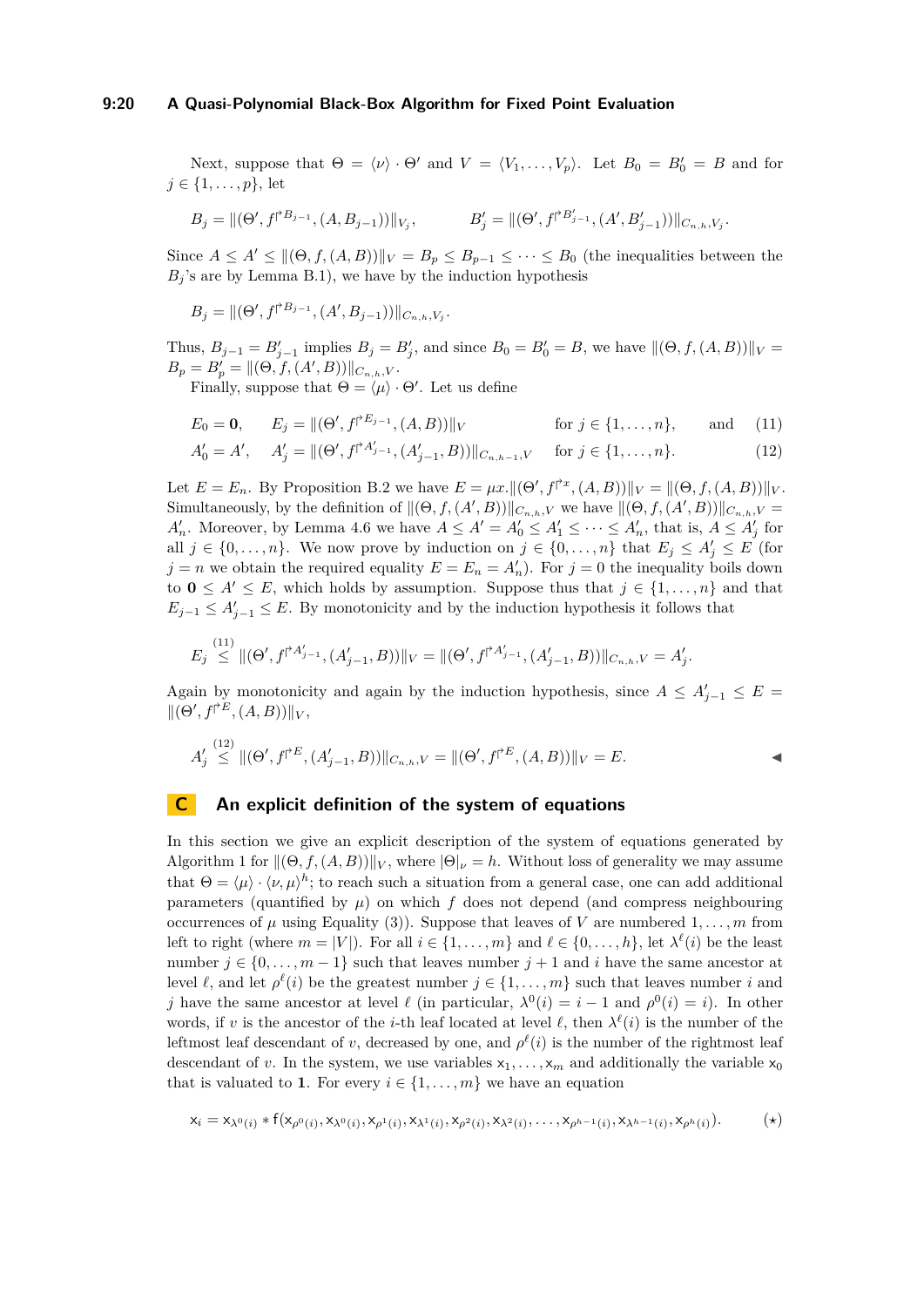It is the variable  $x_m$  that stores the result (i.e.,  $x_{res} = x_m$ ).

We now prove that the system generated by Algorithm [1](#page-6-1) is indeed of the above form. Originally, the last argument of the procedure Generate is a subtree of the input tree *V* . Let us consider a modification of this procedure, where the last argument is a node of *V* , being the root of this subtree (and then, in the procedure, we consider the subtree starting in this node).

Consider now a recursive call

 $GENERATE(x, \langle \mu \rangle \cdot \langle \nu, \mu \rangle^{\ell}, \mathbf{f}, \mathbf{B}, u)$  with  $\mathbf{f} = f(?, \ldots, ?, y_{2\ell+2}, \ldots, y_{2h+1})$ 

performed during the considered execution of Algorithm [1.](#page-6-1) It is easy to prove (by induction on the depth of the recursion) that, if *i* is the number of the rightmost leaf descendant of the node *u*,

- $\bar{a}$ *u* is located at level  $\ell$ ,
- for every  $j \in \{\ell + 1, \ldots, h\}$ , the argument  $y_{2j}$  contains the variable  $x_{\lambda^{j-1}(i)}$ , and the argument  $y_{2j+1}$  contains the variable  $x_{\rho^j(i)}$ ,

the argument **B** contains the variable  $x_{\lambda^{\ell}(i)}$ , and m.

the argument *x* contains the variable  $x_{\rho^{\ell}(i)}$ , that is,  $x_i$ .  $\overline{\phantom{a}}$ 

From the above claim it follows that equations generated in line [4](#page-6-1) of the algorithm are indeed of the form  $(\star)$ .

### <span id="page-20-0"></span>**D Proof of Lemma [3.5](#page-7-2)**

 $\blacktriangleright$  **Lemma 3.5.** Let  $\mathcal{F} = (\Theta, f, (\mathbf{0}, \mathbf{1}))$  be a fixed-point expression, and let V be an equitable *tree of height* |Θ|*ν. The value assigned to the variable xres in the least solution of the system of equations generated by Algorithm [1](#page-6-1) equals*  $||\mathcal{F}||_V$ .

**Proof.** In order to facilitate an inductive proof of this lemma, we slightly modify Algorithm [1.](#page-6-1) Namely, we replace line [14](#page-6-1) by the following three lines:

 $x' =$ FRESHVARIABLE();  $G$ ENERATE $(x, \Theta', \mathbf{f}^{\uparrow x'}, \mathbf{B}, V);$ **output** " $x' = x$ ";

This way, we replace some occurrences of the variable *x* in the resulting system of equations by a fresh variable  $x'$ , and we add an equation ensuring that  $x'$  equals  $x$ . It should be clear that there is a one-to-one correspondence between solutions of the original system of equations and solutions of the new one; in particular the least solution is the same (modulo the difference that in the new system some variables are multiplicated). Thus, from now on we only consider the modified algorithm.

Let *d* be the length of Θ. We prove a claim concerning any recursive call

$$
GENERATE(x, \widehat{\Theta}, \mathbf{f}, \mathbf{B}, \widehat{V}) \qquad \qquad \text{with } \mathbf{f} = f(?, \ldots, ?, y_{k+1}, \ldots, y_d).
$$

We assume that *k* (i.e., the number of ?'s) equals the length of  $\widehat{\Theta}$ , and  $\widehat{V}$  is an equitable tree of height  $|\widehat{\Theta}|_{\nu}$  (we use here symbols  $\widehat{\Theta}$  and  $\widehat{V}$ , not  $\Theta$  and  $V$ , in order to distinguish these arguments from the original sequence  $\Theta$  and from the original tree *V*). Moreover, we assume that the variable contained in the argument  $x$  is not contained in any of the arguments  $y_{k+1}, \ldots, y_d, \mathbf{B}$ . All calls appearing in the modified version of the algorithm satisfy the above two conditions (while the second condition is not satisfied by the original algorithm; this is why we consider the modification). Let  $S$  be the system of equations generated by the above call. A *solution* of S is a function that maps every variable appearing in S (including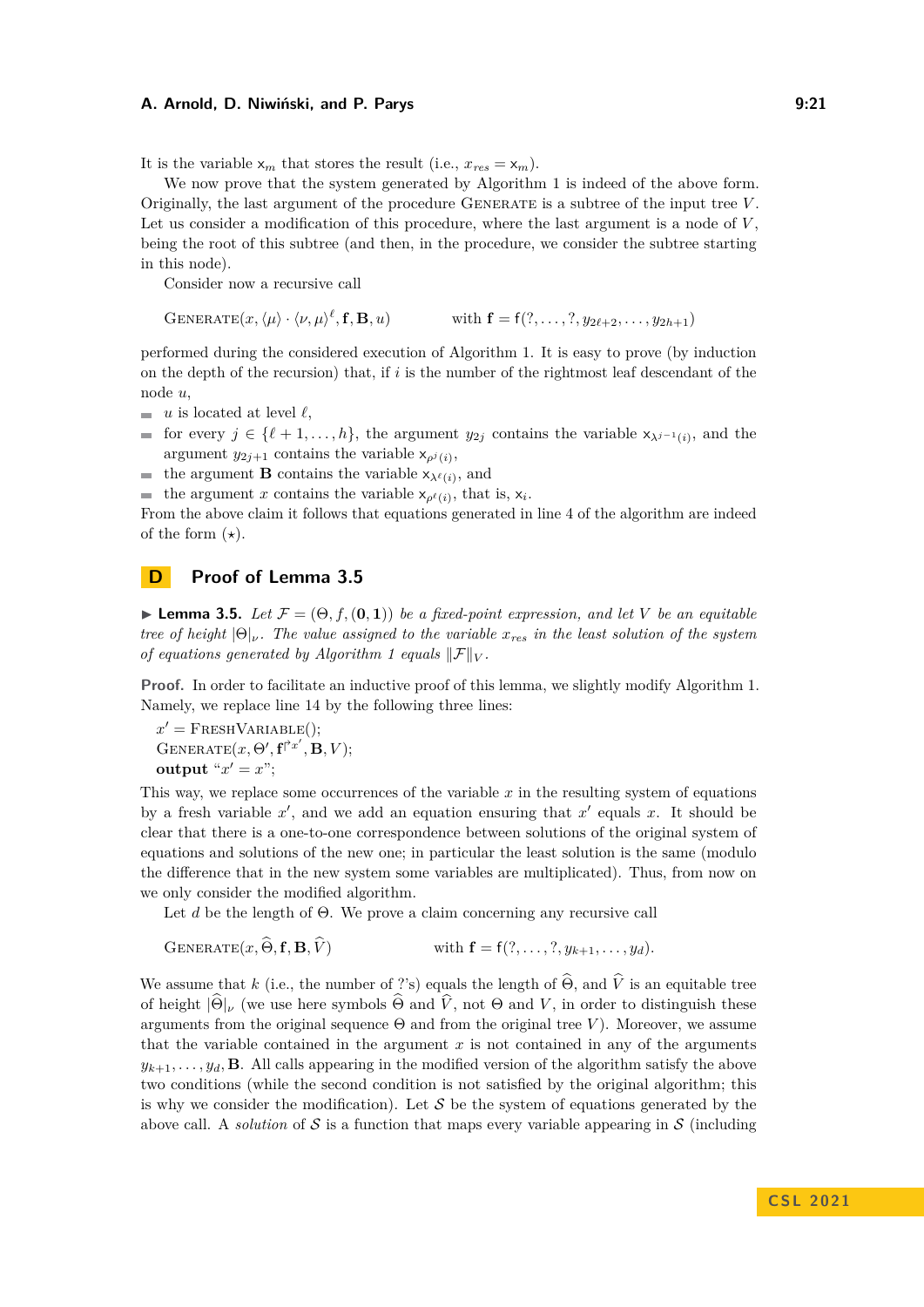those that do not appear on the left side of any equation) to an element of  $\mathbb{B}^n$ . Consider also a valuation  $val \colon \{y_{k+1}, \ldots, y_d, \mathbf{B}\} \to \mathbb{B}^n$ . Based on the the original function *f* (of arity *d*), the valuation induces a new function  $f_{val}$  of arity *k*, in an obvious way. Let  $B = val(\mathbf{B})$ and  $E = ||(\Theta, f_{val}, (\mathbf{0}, B))||_{\widehat{V}}.$ 

 $\triangleright$  Claim.

<span id="page-21-0"></span>**(1)** For every solution *R* of *S* that extends *val* it holds  $R(x) \geq E$ , and

<span id="page-21-1"></span>**(2)** there exists a solution *R* of *S* that extends *val* and such that  $R(x) = E$ .

Equivalently, the claim says that in the least solution of  $S$  among those that extend the valuation *val*, the variable  $x$  is valuated to  $E$ . In particular, while considering the main call of the algorithm (i.e., the call in line [17\)](#page-6-1), this claim gives us the thesis of the lemma. It thus remains to prove the claim, which is done by induction on *k*.

For  $k = 0$  (i.e.,  $\Theta = \langle \rangle$ ) the system S consists of a single equation, namely  $x =$  $\mathbf{B} * f(y_1, \ldots, y_d)$ . The valuation *val* already assigns values to the variables  $y_1, \ldots, y_d$ ,  $\mathbf{B}$  (but not to *x*), so there is a unique solution that extends *val*; it maps *x* to  $B * f_{val}()$ , that is, to *E*.

Next, suppose that  $\widehat{\Theta} = \langle \nu \rangle \cdot \widehat{\Theta}'$ . Let  $\widehat{V} = \langle \widehat{V}_1, \ldots, \widehat{V}_p \rangle$ , let  $B_0 = B$ , and for  $j \in \mathbb{R}$ .  $\{1,\ldots,p\}$  let  $B_j = \|(\widehat{\Theta}', (f_{val})^{\widehat{\sigma}_{B_{j-1}}}, (\mathbf{0}, B_{j-1}))\|_{\widehat{V}_j}$ . Then, by definition,  $E = B_p$ . More- $V^{(1)}(x, y)$  are  $\Sigma_j$   $V^{(1)}(x, y)$  and  $V^{(2)}(y, y)$  is  $\Sigma_j$ . Then,  $S_j$  definition,  $\Sigma_j$   $\Sigma_j$ . Then GENERATE $(\mathbf{B}_j, \tilde{\Theta}', \mathbf{f} \rvert^{2} \mathbf{B}_{j-1}, \tilde{V}_j)$  in line [11](#page-6-1) of the algorithm.

Consider now a solution *R* of S that extends *val*. We prove by induction on  $j \in \{0, \ldots, p\}$ that  $R(\mathbf{B}_i) \geq B_i$ ; for  $j = p$  this gives Point [\(1\)](#page-21-0) of the claim, because  $\mathbf{B}_p = x$  and  $B_p = E$ . For  $j = 0$  we have  $\mathbf{B}_0 = \mathbf{B}$ , so  $R(\mathbf{B}_0) = val(\mathbf{B}) = B = B_0$ . For the induction step, we prove  $R(\mathbf{B}_j) \geq B_j$  assuming  $R(\mathbf{B}_{j-1}) \geq B_{j-1}$ , where  $j \in \{1, \ldots, p\}$ . Because  $S_j$  is a part of S, our solution R (when restricted to variables appearing in  $S_j$ ) is also a solution of  $S_j$ . Moreover, it extends  $val[\mathbf{B}_{i-1} \mapsto R(\mathbf{B}_{i-1})]$ . Observe that the function of arity  $k-1$  induced by the valuation  $val[\mathbf{B}_{j-1} \mapsto R(\mathbf{B}_{j-1})]$  (i.e.,  $f_{val}[\mathbf{B}_{j-1} \mapsto R(\mathbf{B}_{j-1})]$ ) equals  $(f_{val})^{\dagger R(\mathbf{B}_{j-1})}$  (below, similar equalities are used implicitly). Thus, by the induction hypothesis (used for this valuation) and by monotonicity,

$$
R(\mathbf{B}_{j}) \geq ||(\widehat{\Theta}', (f_{val})^{\uparrow R(\mathbf{B}_{j-1})}, (0, R(\mathbf{B}_{j-1})))||_{\widehat{V}_{j}} \geq ||(\widehat{\Theta}', (f_{val})^{\uparrow B_{j-1}}, (0, B_{j-1}))||_{\widehat{V}_{j}} = B_{j}.
$$

In order to prove Point [\(2\)](#page-21-1) of the claim, for every  $j \in \{1, \ldots, p\}$  we create by the induction hypothesis a solution  $R_j$  to  $S_j$  that extends  $val[\mathbf{B}_{j-1} \mapsto B_{j-1}]$  and such that  $R_j(\mathbf{B}_j) = B_j$ . Observe that the systems  $S_1, \ldots, S_p$  have pairwise disjoint sets of variables, except for the variables  $y_{k+1}, \ldots, y_d$  whose values are fixed by *val*, and except for variables  $\mathbf{B}_1, \ldots, \mathbf{B}_{p-1}$ shared by consecutive systems, for which we also fix values in a consistent way. It follows that the solutions  $R_1, \ldots, R_p$  may be merged into a solution R of the whole system S (being a union of  $S_1, \ldots, S_p$ . This solution extends *val*, and satisfies  $R(x) = R_p(\mathbf{B}_p) = B_p = E$ .

We now come to the last case, namely  $\hat{\Theta} = \langle \mu \rangle \cdot \hat{\Theta}'$ . Let S' be the system of equations generated by the call  $\text{GENERATE}(x, \hat{\Theta}', \mathbf{f}^{\dagger x'}, \mathbf{B}, \hat{V})$  in the modified line [14](#page-6-1) of the algorithm; in other words, this is S without the equation  $x' = x$ . Recall that, in this case, E is the least fixed point of the mapping  $C \mapsto ||(\widehat{\Theta}', (f_{val})^{\dagger C}, (\mathbf{0}, B))||_{\widehat{V}}$ . For Point [\(1\)](#page-21-0) of the claim, consider a solution *R* of S that extends *val*. This is also a solution of S', and  $R(x') = R(x)$ . Thus, by the induction hypothesis used for the valuation  $val[x' \mapsto R(x)]$ ,

$$
R(x) \geq ||(\widehat{\Theta}', (f_{val})^{\uparrow R(x)}, (\mathbf{0}, B))||_{\widehat{V}}.
$$

By Equalities [\(2\)](#page-2-1) this means that *R*(*x*) can only be greater than the least fixed point of the aforementioned mapping, that is  $R(x) \geq E$ . This proves Point [\(1\)](#page-21-0). For Point [\(2\)](#page-21-1), the